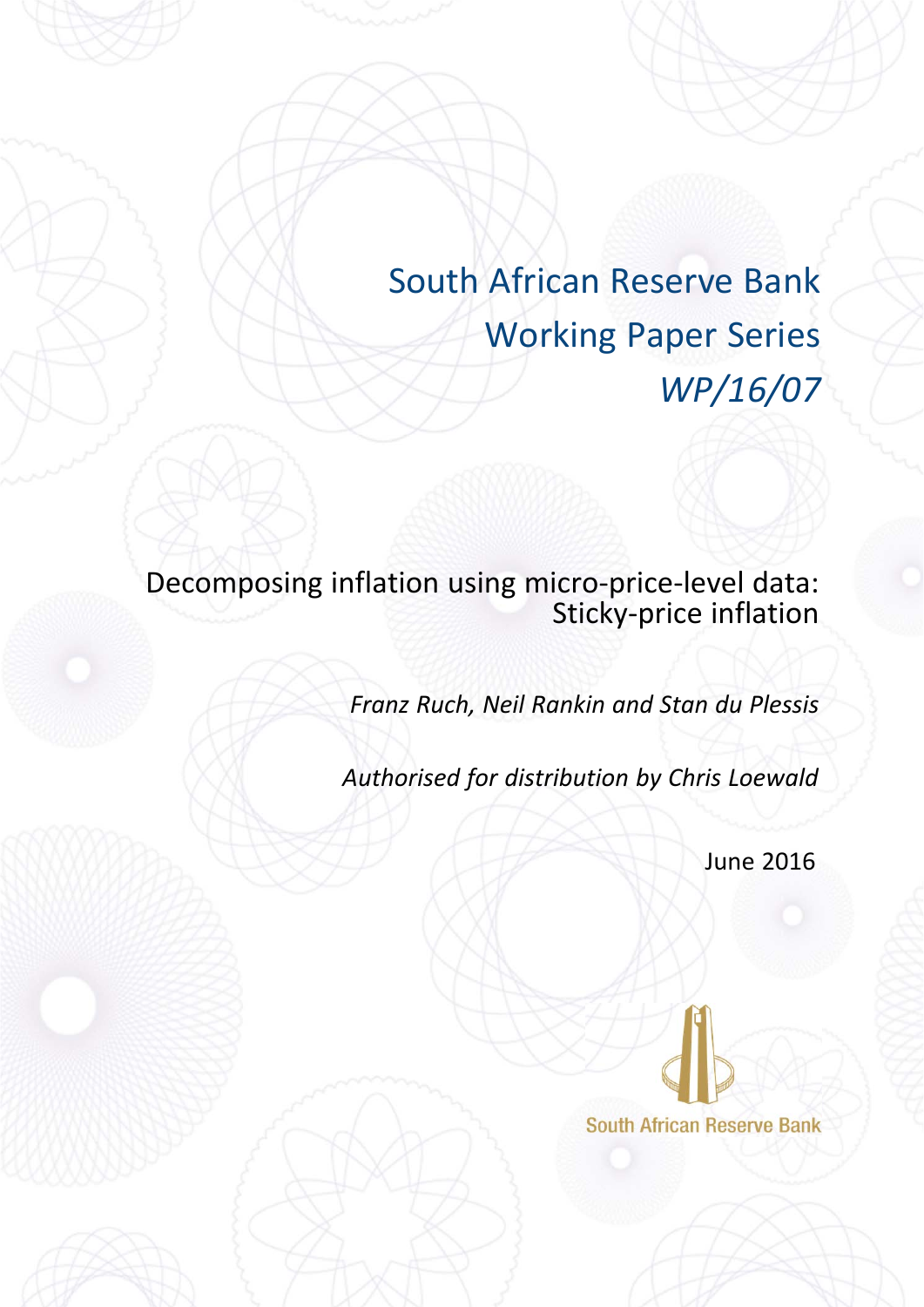South African Reserve Bank Working Papers are written by staff members of the South African Reserve Bank and on occasion by consultants under the auspices of the Bank. The papers deal with topical issues and describe preliminary research findings, and develop new analytical or empirical approaches in their analyses. Some papers also deal with specific policy issues aimed at a more general audience. They are solely intended to elicit comments and stimulate debate.

The views expressed in this Working Paper are those of the author(s) and do not necessarily represent those of the South African Reserve Bank or South African Reserve Bank policy. While every precaution is taken to ensure the accuracy of information, the South African Reserve Bank shall not be liable to any person for inaccurate information, omissions or opinions contained herein.

South African Reserve Bank Working Papers can be found at

*http://www.resbank.co.za/Research/ResearchPapers/WorkingPapers/Pages/WorkingPapers-Home.aspx*

**Enquiries** 

Head: Economic Research and Statistics Department South African Reserve Bank P O Box 427 Pretoria 0001

Tel. no.: +27 12 313-3911 0861 12 SARB (0861 12 7272)

© South African Reserve Bank

All rights reserved. No part of this publication may be reproduced, stored in a retrieval system, or transmitted in any form or by any means without fully acknowledging the author(s) and this Working Paper as the source.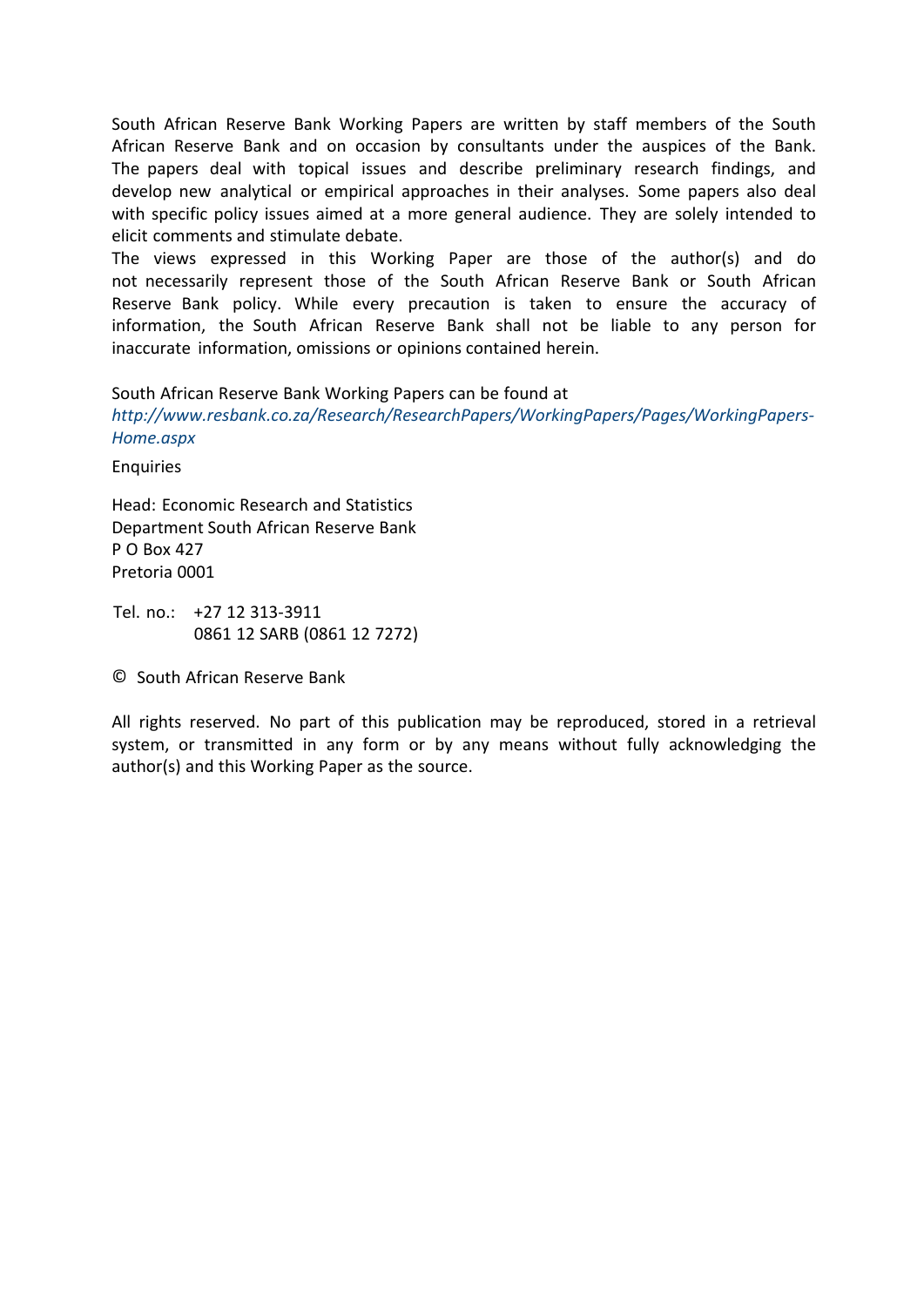# Decomposing inflation using micro-price -level data: Sticky-price inflation

Franz Ruch<sup>∗</sup> Neil Rankin † Stan du Plessis‡

June 22, 2016

#### Abstract

Some prices are stickier than others. In South Africa (SA), consumer prices on average change every five months; with the most frequent prices changing every month and the least frequent changing every 15 months. Firms that change prices less frequently generally need to take account of the likely path of future inflation when setting these prices if they want to maximise profits. Therefore, prices that are sticky contain more forwardlooking information and can be exploited to uncover inflation expectations and underlying, or core, inflation. Using micro-price data this paper decomposes goods inflation into a flexible- and sticky-price inflation measure for South Africa at a product level from 2008 to 2015. Flexible-price inflation is more volatile, less persistent, and contributes the most to volatility in overall goods inflation. Sticky-price inflation is more persistent, less volatile and correlates well with future goods inflation. The advantage of sticky-price inflation is that it grounds the concept of underlying inflation into the theoretical framework currently used by central banks to make policy decisions and what is considered optimal policy, making it an ideal core inflation candidate for the central bank. We provide an initial analysis of the appeal of sticky-price inflation comparing it to a number of other core inflation measures including the common exclusion-based measure currently used as well as extend versions of trimmed means and persistence-weighted measures.

*JEL Classification: E31, D40, C55*

*Keywords: sticky-price inflation, core inflation, frequency of price changes; pricing microdata; decomposing inflation*

*Corresponding author's e-mail address: franz.ruch@resbank.co.za*

<sup>∗</sup>*Corresponding author*. South African Reserve Bank, PO Box 427, Pretoria, South Africa, 0001. Email: franz.ruch@resbank.co.za. The author would like to thank Marietjie Bennett, Patrick Kelly and Joe de Beer at Statistics South Africa for providing the micro-data that made this paper possible. The views expressed are those of the author(s) and do not necessarily represent those of the South African Reserve Bank or Reserve Bank policy. While every precaution is taken to ensure the accuracy of information, the South African Reserve Bank shall not be liable to any person for inaccurate information or opinions contained herein.

<sup>†</sup>Department of Economics, Stellenbosch University

<sup>‡</sup>Department of Economics, Stellenbosch University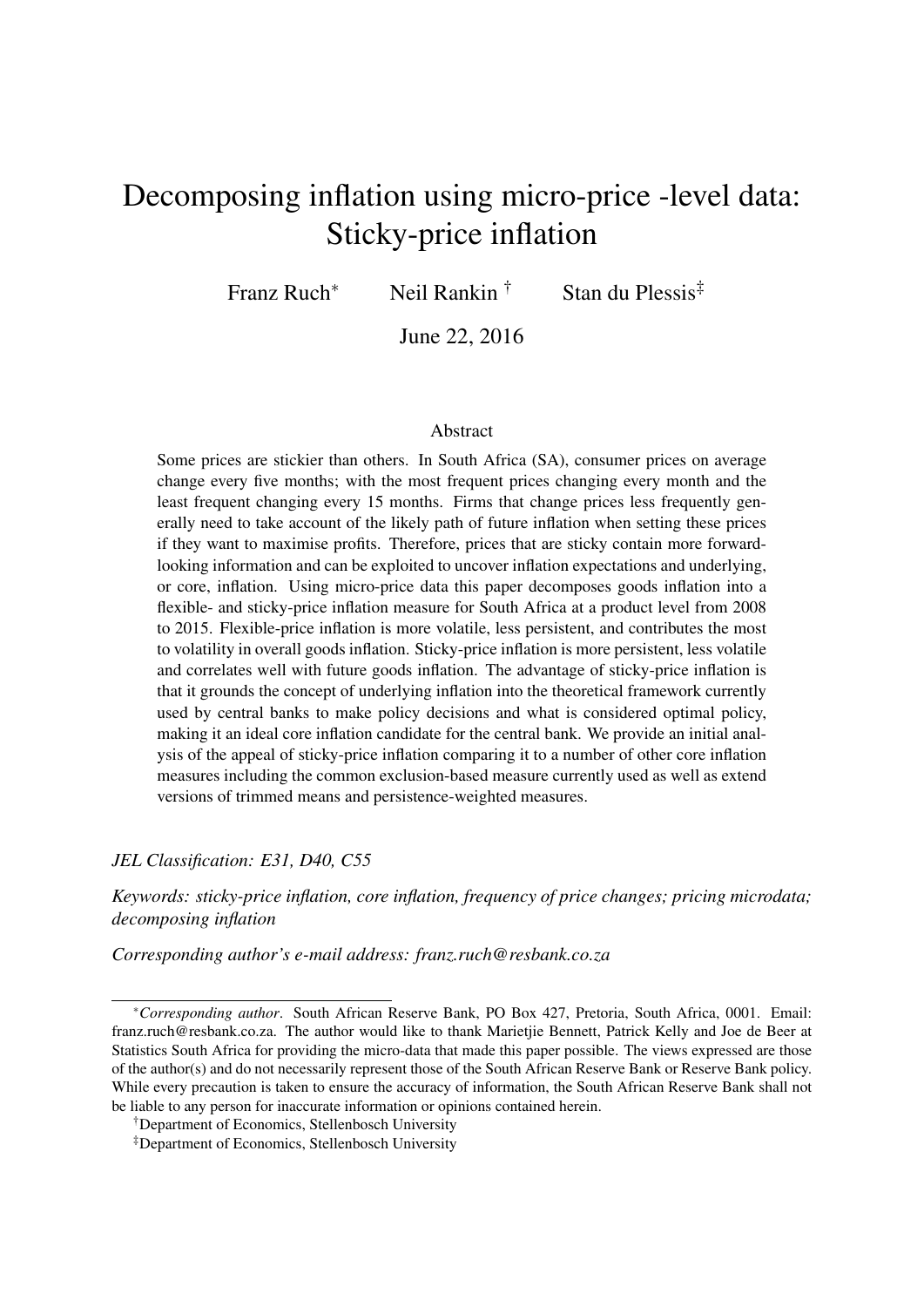# Non-technical summary

Some prices are stickier than others. In South Africa (SA), consumer prices on average change every five months; with the most frequent prices changing every month and the least frequent changing every 15 months. Firms that change prices less often generally need to take account of the likely path of future inflation when setting these prices if they want to maximise profits. For example, when an insurance company sets medical aid prices on an annual basis it needs to decide what it expects inflation to be over that period to ensure that its price is optimal. In contrast, when petrol prices change on a monthly basis, these changes are driven by contemporaneous developments in the exchange rate or the international price of oil. Therefore, prices that are sticky contain more forward-looking information and can be exploited to uncover inflation expectations and underlying, or core, inflation.

Determining whether a product's price is considered sticky or flexible requires the direct observations of prices and not just the aggregate indices. This is because aggregate data suffers from a bias which masks the true flexibility of products. This information became available in the mid-2000s when Statistics South Africa allowed researchers to analyse the micro-price data underlying the consumer price index. With this information we can distinguish between the degree of price flexibility of products.

Using the data behind the CPI as well as the intuition that sticky prices contain more forward-looking information this paper decomposes goods inflation into a sticky-price and flexible-price inflation rate. Flexible-price inflation is more volatile than overall goods inflation and sticky-price goods inflation, and accounts for the majority of the volatility in overall goods inflation. Sticky-price inflation is more persistent and less volatile than overall goods inflation and the flexible-price inflation measure. It is also well correlated with future inflation, a vital property of a core inflation measure.

This paper also argues that the sticky-price inflation measure should be considered by the central bank to be its target variable. This is because it fits directly into the theory and models that underpin modern inflation targeting used by central banks to do analysis. It also embraces the theory of forward-looking prices and the idea that firms who do not change prices often need to take account of their inflation expectations in order to maximise profits. Finally, it is constructed at the micro-price level accounting for important heterogeneity that is found in how often prices change and by how much.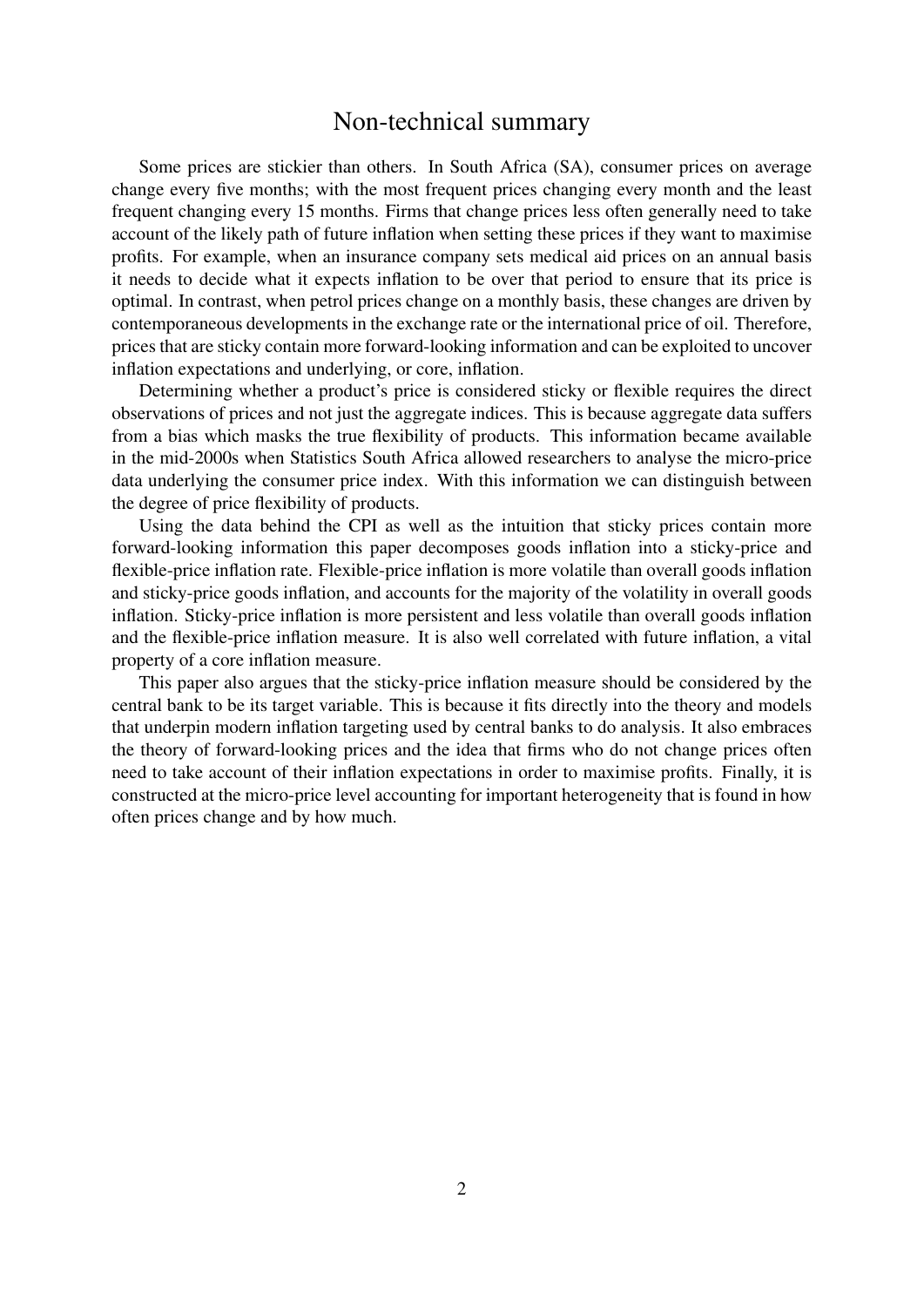# **Contents**

|              | <b>Introduction</b>                                                                                                                         | 5                          |
|--------------|---------------------------------------------------------------------------------------------------------------------------------------------|----------------------------|
| 2            | <b>Literature Review</b><br>2.1<br>Monetary policy and core inflation as the nominal anchor $\dots \dots \dots \dots$<br>2.2<br>2.3         | 6<br>6<br>8<br>11          |
| $\mathbf{3}$ | <b>Decomposing inflation</b><br>Micro-price data and calculating frequency of price changes $\dots \dots \dots$<br>3.1<br>3.2<br>3.3<br>3.4 | 12<br>12<br>14<br>20<br>23 |
| 4            | <b>Measures of core inflation</b><br>4.1<br>4.2                                                                                             | 24<br>25<br>26             |
| 5            | <b>Comparative performance</b><br>5.1                                                                                                       | 28<br>31                   |
| 6<br>7       | <b>Caveats and future work</b><br><b>Conclusion</b>                                                                                         | 33<br>34                   |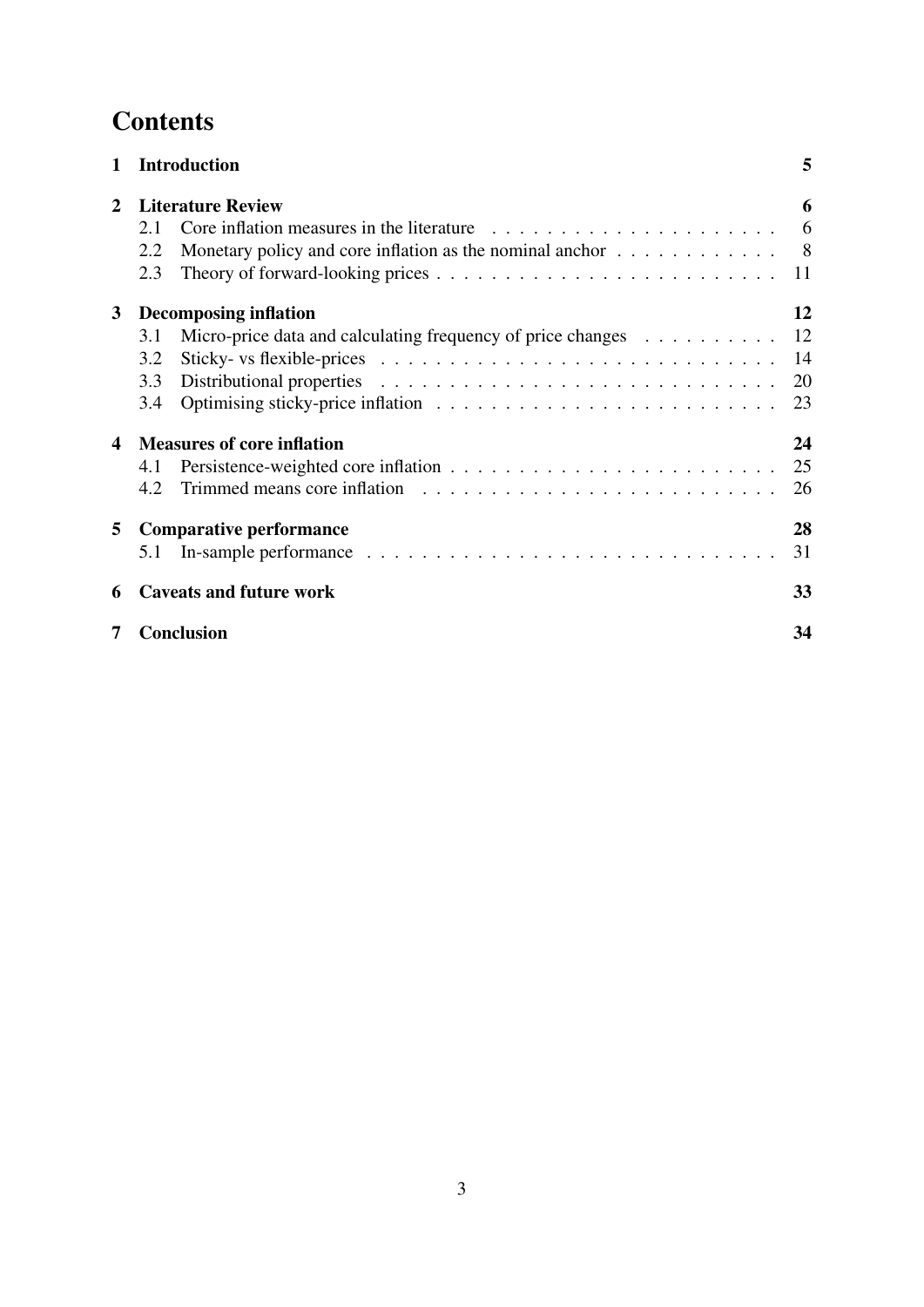# List of Tables

| Weights of sticky- and flexible-price inflation by category (threshold $=27.8\%$ ). 18 |  |
|----------------------------------------------------------------------------------------|--|
| 2 Properties of sticky- and flexible-price inflation 19                                |  |
|                                                                                        |  |

# List of Figures

| $\mathbf{1}$   | Sticky- and flexible-price goods inflation $\ldots \ldots \ldots \ldots \ldots \ldots \ldots \ldots \ldots$ 16 |  |
|----------------|----------------------------------------------------------------------------------------------------------------|--|
| 2              | Correlation of sticky- and flexible-price inflation to overall inflation 20                                    |  |
| $\mathcal{E}$  |                                                                                                                |  |
| $\overline{4}$ | Votalility by frequency groups $\ldots \ldots \ldots \ldots \ldots \ldots \ldots \ldots \ldots \ldots$ 22      |  |
| 5 <sup>1</sup> | Sticky-price inflation at different threshold frequencies 23                                                   |  |
| 6              | Signal-to-noise ratio by threshold frequencies $\ldots$ 24                                                     |  |
| $7\phantom{0}$ | Kernel density estimate of inflation rates at the product and category level 28                                |  |
| 8              |                                                                                                                |  |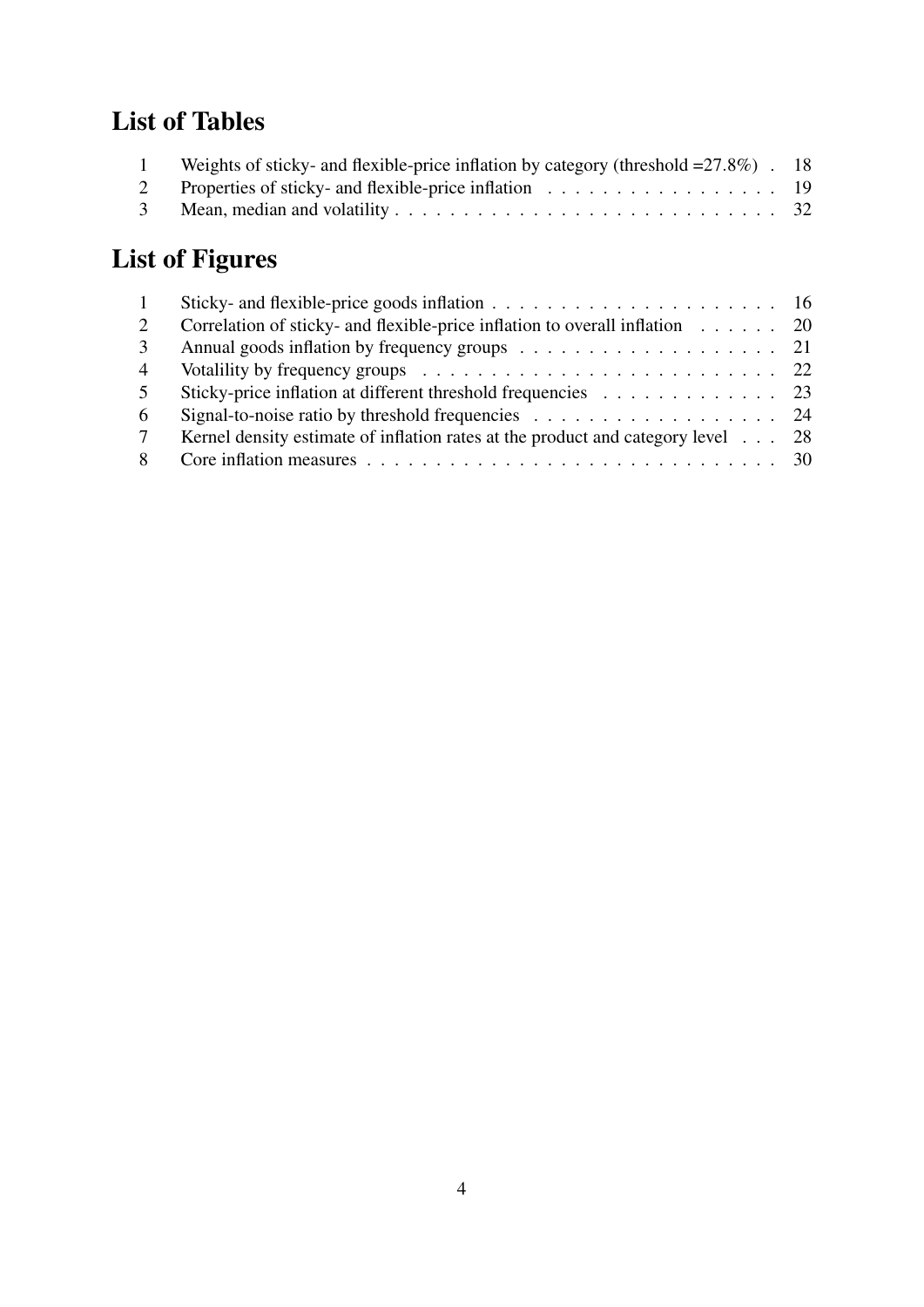# <span id="page-6-0"></span>1 Introduction

Some prices are stickier than others. In South Africa (SA), consumer prices on average change every five months; with the most frequent prices changing every month and the least frequent changing every 15 months [\(Creamer et al.,](#page-37-0) [2012\)](#page-37-0). Firms that change prices less often generally need to take account of the likely path of future inflation when setting these prices if they want to maximise profits. For example, when an insurance company sets medical aid prices on an annual basis it needs to decide what it expects inflation to be over that period to ensure that its price is optimal. In contrast, when petrol prices change on a monthly basis, these changes are driven by contemporaneous developments in the exchange rate or the international price of oil. Therefore, prices that are sticky contain more forward-looking information and can be exploited to uncover inflation expectations and underlying, or core, inflation.

It wasn't until the advent of micro-price data work starting with [Bils and Klenow](#page-36-0) [\(2004\)](#page-36-0) in the United States (US), and [Creamer and Rankin](#page-37-1) [\(2008\)](#page-37-1) and [Ruch et al.](#page-38-0) [\(2016\)](#page-38-0) in SA that we are able to determine the frequency of price changes for the entire consumer inflation basket; i.e. determine the extent of price persistence. With the micro-price data this paper decomposes goods inflation into a flexible- and sticky-price inflation measure for SA from 2008 to 2015.

The advantage of sticky-price inflation is that it grounds the concept of underlying inflation into the theoretical framework currently used by central banks to make policy decisions, and what is considered optimal policy. According to [Goodfriend](#page-37-2) [\(2007\)](#page-37-2), monetary policy reached a pre-crisis consensus that core inflation rather than headline inflation was the best nominal anchor for a central bank. Core inflation is more stable and would serve as a better anchor for inflation expectations. New Keynesian models such as [Clarida et al.](#page-36-1) [\(2002\)](#page-36-1), [Aoki](#page-36-2) [\(2001\)](#page-36-2), and [Bodenstein et al.](#page-36-3) [\(2008\)](#page-36-3) show that targeting core (or domestic) inflation rather than headline CPI leads to households maximising their welfare. [Walsh](#page-38-1) [\(2009\)](#page-38-1) shows more generally that inflation leads to the highest welfare loss in sectors where prices are more sticky (or more persistent) with few welfare costs when relative price shocks dissipate quickly. This means that targeting a measure of underlying inflation that is defined by the persistence of prices, such as a sticky-price inflation measure, is optimal.

The contribution of this paper is fourfold. First, we use micro-price data in SA to decompose goods inflation into flexible- and sticky-price inflation and define the properties of each. Second, we show that it is possible to build a measure of underlying inflation based on the sticky-price inflation measure that is both theoretically appealing and fits into the type of modeling and policy analysis done at central banks. By doing this we add to the argument put forward in [Du Plessis](#page-37-3) [\(2014\)](#page-37-3) that core inflation should be actively considered as the best nominal anchor for an emerging market central bank. Third, we use the dimensionality available at the product level to improve two important core inflation measures in the existing litera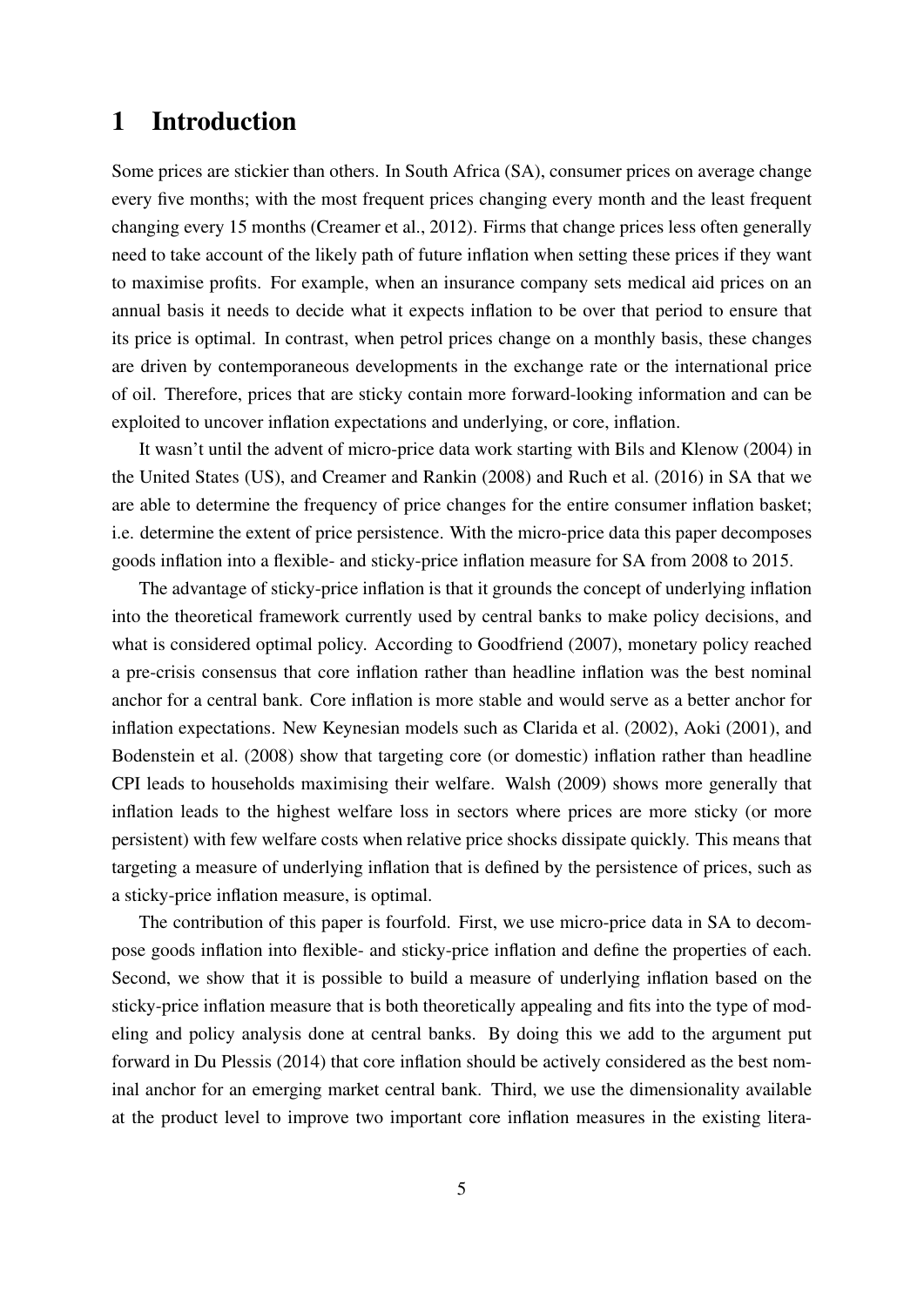ture that are considered to be good alternatives to the more common exclusion-based measure: persistence-weighted core inflation (first developed in SA by [Rangasamy,](#page-38-2) [2009\)](#page-38-2) and trimmed means inflation. Fourth, we compare sticky-price inflation to our candidate core inflation measures to provide an initial analysis of relative historical performance. Future work should focus on extending the sample period and include services data to achieve a full exposition of the merits of sticky-price inflation.

The paper proceeds as follows: section 2 contextualises this paper in the current literature on core inflation and the theory of forward-looking prices; section 3 decomposes goods inflation into a sticky- and flexible price index; section 4 improves existing measures of core inflation; section 5 provides an initial analysis of the relative performance (in-sample) of the core inflation measures and section 6 concludes.

## <span id="page-7-0"></span>2 Literature Review

#### <span id="page-7-1"></span>2.1 Core inflation measures in the literature

There are two broad definitions of core inflation expounded in [Roger](#page-38-3) [\(1998\)](#page-38-3). First, as a 'persistence' concept building on earlier work by [Friedman et al.](#page-37-4) [\(1963\)](#page-37-4). [Friedman et al.](#page-37-4) [\(1963,](#page-37-4) pg. 25) highlights two distinct characteristics of inflation "...between a steady inflation, one that proceeds at a more or less constant rate, and an intermittent inflation, one that proceeds by fits and starts..." the former being core inflation. Second, as a 'generalised' concept as defined initially by [Eckstein](#page-37-5) [\(1981,](#page-37-5) pg. 7) as "...the trend increase of the cost of the factors of production" which "...originates in the long-term expectations of inflation in the minds of households and businesses, in the contractual arrangements which sustain the wage-price momentum, and in the tax system".

The unobservable nature of core inflation have seen exclusion-, model- and statistical-based methods all developed in order to estimate a practical measure of core inflation (see for example [Cogley,](#page-37-6) [2002;](#page-37-6) [Cristadoro et al.,](#page-37-7) [2005;](#page-37-7) [Quah and Vahey,](#page-37-8) [1995;](#page-37-8) and [Bryan and Cecchetti,](#page-36-4) [1993\)](#page-36-4).

The first and most common approach is an exclusion-based measure that is used today to define core inflation as "excluding food and energy". It has its origins in the 1970s when the US economy faced volatile shocks to both food - due to significant foreign demand and drought and energy prices - from restrictions to oil supply introduced by the Organization for Petroleum Exporting Countries (OPEC). [Detmeister](#page-37-9) [\(2012\)](#page-37-9) provides three charateristics that define an exclusion-based index: the excluded items are pre-determined, they do not change often, and the relative weights used are the same as in the overall headline price index. Exclusion-based measures are typically supported by arguments that they are thought to be more easily understood by the general public and can be replicated. The disadvantage of these measures is that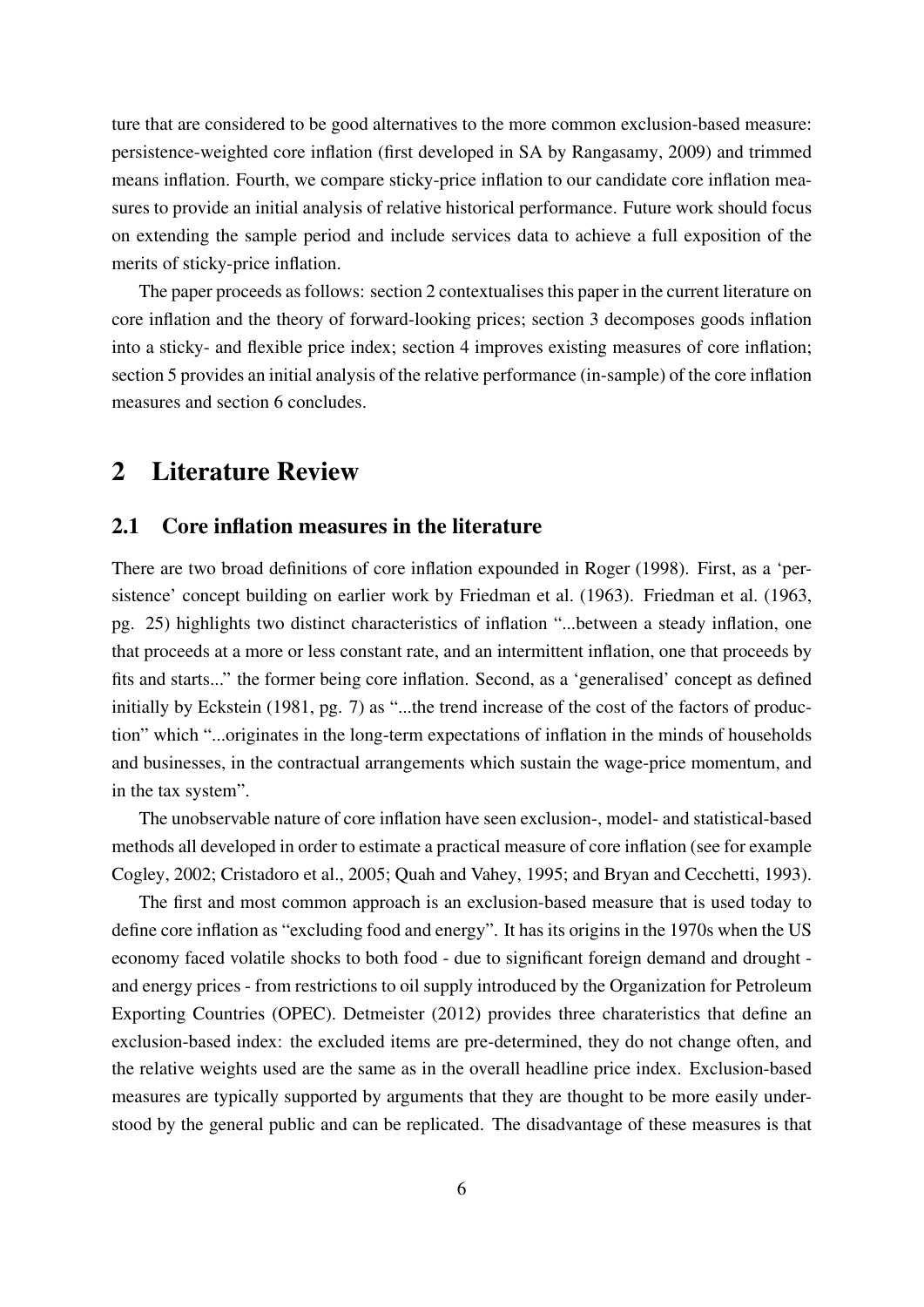they exclude entire components of inflation which may include vital information regarding the underlying trend of inflation.

The second broad approach to the measurement of core inflation is the statistical approach. One, of a range of statistical techniques is used to remove transitory noise from (or smooth) the inflation series (see [Blignaut et al.,](#page-36-5) [2009;](#page-36-5) [Rangasamy,](#page-38-2) [2009;](#page-38-2) [Ruch and Bester,](#page-38-4) [2013;](#page-38-4) and [Du Plessis et al.,](#page-37-10) [2015\)](#page-37-10). Statistical methods has generated the most work on core inflation using many different techniques, mostly filters. A popular and promising measure is the trimmed means approach by [Bryan and Cecchetti](#page-36-6) [\(1994\)](#page-36-6). This measure aligns well to inflation as a monetary phenomenon and is likely to better represent underlying inflation by taking into account the positive skewness in prices. An important disadvantage of the trimmed means measure from a theoretical perspective is its inability to distinguish between "transient and persistent extreme price movements" [\(Wynne,](#page-38-5) [2008\)](#page-38-5). In SA, [Blignaut et al.](#page-36-5) [\(2009\)](#page-36-5) and [Du Plessis](#page-37-3) [\(2014\)](#page-37-3) calculate a number of trimmed means measures. The popularity of this type of core inflation measure has meant that StatsSA now includes a trimmed means which trims five per cent off each tail at the product group level.

To address the inability of trimmed means to identify persistent price changes, [Cutler](#page-37-11) [\(2001\)](#page-37-11) introduces a persistence-weighted core inflation measure. The measure links underlying inflation to a 'persistence' concept as defined by [Friedman et al.](#page-37-4) [\(1963\)](#page-37-4) and embraces Woodford's view that "central banks should target a measure of "core" inflation that places greater weight on those prices that are stickier". Components of inflation are weighted based on their persistence, defined here by the autoregressive coefficient. [Rangasamy](#page-38-2) [\(2009\)](#page-38-2) implemented a persistence-weighted core inflation measure for SA.

The third approach to the measurement of core inflation involves the use of an economic model based on underlying theory such as in [Quah and Vahey](#page-37-8) [\(1995\)](#page-37-8) or [Cristadoro et al.](#page-37-7) [\(2005\)](#page-37-7). These approaches add additional information, with economic interactions as well as feedback loops, to inform the path of core inflation. Core inflation is defined in [Quah and Vahey](#page-37-8) [\(1995\)](#page-37-8) as "that component of measured inflation that has no medium- to long-run impact on real output" which corresponds to Friedman's definition of core inflation. Model-based approaches are appealing since the core inflation measure fits into a framework that ensures consistency in analysing economic interactions. However, they do not escape problems of incorrect model specification, identification and uncertainty.

The various alternative core inflation measures suggest criteria is needed to establish which is 'best'. [Clark](#page-36-7) [\(2001\)](#page-36-7) argues that policymakers and analysts have reached consensus on the defining properties of a good measure of core inflation. This includes tracking the components of inflation that persist for several years, help predict future headline inflation over the medium term, be less volatile, and simple. One important exclusion from this list is that it is grounded in theory used by central banks. The appeal of this theoretical grounding is threefold. First,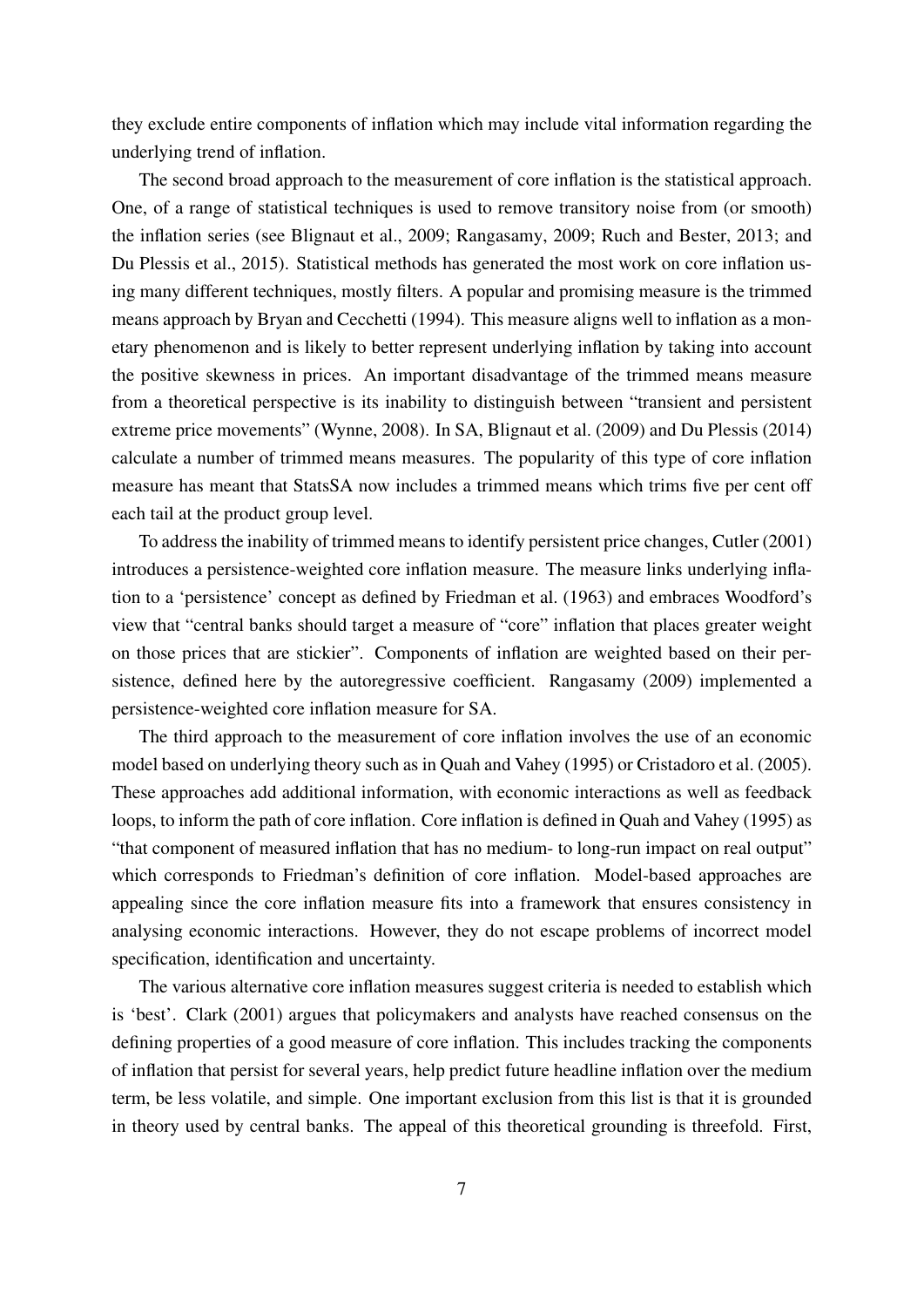although many techniques can remove the higher frequency movements in headline inflation, these measures remain atheoretic and can only be judged based on the sample available. Second, aligning core inflation with theory ensures that the right identifying assumptions are used when building a practical measure of core inflation. Third, the normative objective function of the central bank is defined by core inflation in a welfare theoretic framework.

There are methods already developed that fit theory well, the most successful being modelbased definitions such as [Quah and Vahey](#page-37-8) [\(1995\)](#page-37-8) and persistence-based measures such as [Ran](#page-38-2)[gasamy](#page-38-2) [\(2009\)](#page-38-2). A flaw of model based measures such as [Quah and Vahey](#page-37-8) [\(1995\)](#page-37-8) is that defining core inflation is done at a macro level allowing only a limited set of economic relationships, such as a short-run Phillips curve and money neutrality in the long-run, in a single sector. Prices are empirically, however, strongly heterogeneous both in the magnitude and frequency of price changes. One possible solution to this is to define core inflation from the perspective of pricing behaviour at a micro-price level as is done in [Bryan et al.](#page-36-8) [\(2010\)](#page-36-8), [Reiff and Várhegyi](#page-38-6) [\(2013\)](#page-38-6) and [Millard and O'Grady](#page-37-12) [\(2012\)](#page-37-12). Sticky-price inflation as defined from a micro-price product level accounts for the heterogeneity that exists and builds its foundation in a theory of forward-looking prices and optimal monetary policy.

#### <span id="page-9-0"></span>2.2 Monetary policy and core inflation as the nominal anchor

Underlying or core inflation is a cornerstone of modern monetary policy. It represents the adequate nominal anchor, in addition to an adequate instrument and credibility, to achieve the goal of price stability. According to [Goodfriend](#page-37-2) [\(2007\)](#page-37-2), monetary policy reached a pre-crisis consensus that core inflation rather than headline inflation was the best nominal anchor for a central bank. Core inflation is more stable and would serve as a better anchor for inflation expectations. [Goodfriend](#page-37-2) [\(2007,](#page-37-2) pg. 62) was referring to a conventional definition of core inflation - "inflation that excludes volatile prices of such goods as food and oil".

Part of reaching the consensus on core inflation was the development of the theory which showed that core inflation rather than headline inflation led to households maximising their welfare. This "consensus" model with features that include monopolistically competitive firms who set prices in a staggered way, rational expectations, households maximising utility, and a prominent role for monetary policy was first expounded in [Goodfriend and King](#page-37-13) [\(1997\)](#page-37-13) and [Clarida et al.](#page-36-9) [\(1999\)](#page-36-9). The rationale behind not targeting headline inflation is that this would require a response to relative price shocks that unnecessarily compounds output losses, i.e. force the sticky-price sector to adjust through lower demand and hence decrease prices and wages. Relative price shocks from flexible products such as oil can also be large meaning that the output-inflation trade-off would be costly. This result is echoed in [Aoki](#page-36-2) [\(2001\)](#page-36-2) and [Bodenstein et al.](#page-36-3) [\(2008\)](#page-36-3).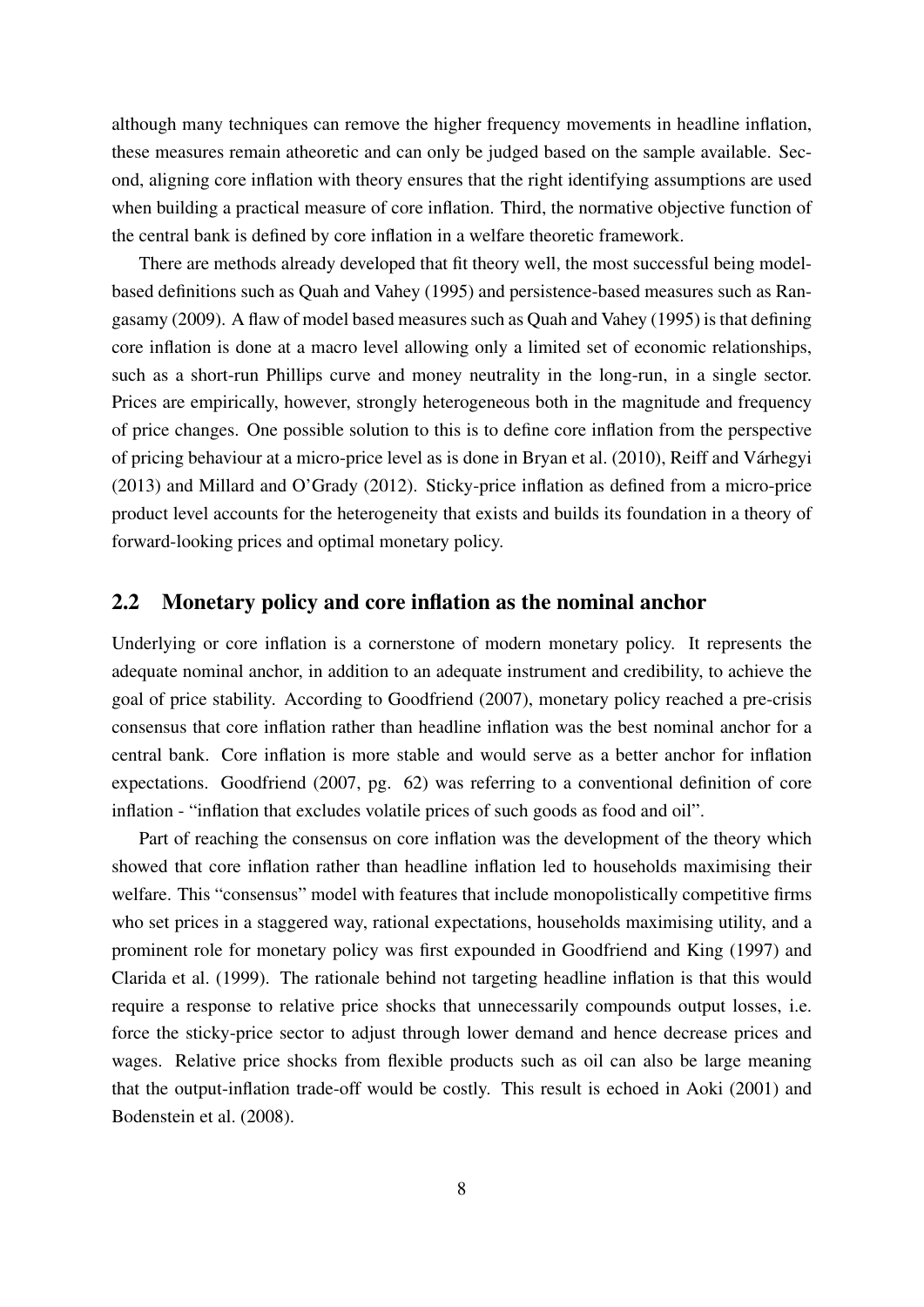The optimality of core inflation is not tied to the New Keynesian paradigm but is a general result in welfare economics. [Walsh](#page-38-1) [\(2009\)](#page-38-1) shows that inflation leads to the highest welfare loss in sectors where prices are more sticky (or more persistent) with few welfare costs when relative price shocks dissipate quickly. [Walsh](#page-38-1) [\(2009,](#page-38-1) pg. 30) stated that "[s]ince food and energy prices display little stickiness, responding quickly to shifts in demand and supply, there is a strong case for excluding them from the inflation rate the central bank attempts to control".

Despite the theoretical appeal of core inflation as the optimal nominal anchor, only Thailand and Norway still target it. The reason for this is that a number of practical arguments for headline inflation, and against core, have been made. These arguments include the welfare foundation of the cost of living index, the supposed communication advantage of headline inflation, its use as a reference rate for wage determination and inflation expectations, the frequency of publication by an independent authority, and the large number of alternative core inflation measures.

The most significant argument endorsing headline inflation comes from its foundation in welfare economics, that a central bank should be concerned with the variable that affects people's lives. This point is rebutted in [Du Plessis](#page-37-3) [\(2014\)](#page-37-3) who states that the claim that headline CPI is the ultimate goal variable of a central bank does not take account of the outcomes a central bank can control. As stated often in many different forms (see for example [Wynne,](#page-38-7) [1999;](#page-38-7) [Bernanke,](#page-36-10) [2001;](#page-36-10) [Cecchetti and Wynne,](#page-36-11) [2003;](#page-36-11) and [Walsh,](#page-38-1) [2009\)](#page-38-1) a central bank should be concerned with monetary inflation which excludes relative price shocks. Central banks can do nothing about relative price shocks and responding to these shocks is likely to create more volatility [\(Cecchetti and Wynne,](#page-36-11) [2003\)](#page-36-11). Similarly, central banks have adopted a theoretic framework (in [Clarida et al.,](#page-36-9) [1999\)](#page-36-9) in which to operate that points to the supremacy of core inflation from a welfare maximising perspective.

A practical argument for headline inflation is its supposed communications advantage (see for example [Svensson,](#page-38-8) [1999;](#page-38-8) [Mishkin,](#page-37-14) [2007;](#page-37-14) and [Roger,](#page-38-9) [2009\)](#page-38-9). The argument states that headline CPI inflation, which has become a convention when thinking about inflation, is easily understood and accepted by the general public. It is also used in price and wage determination. [Du Plessis](#page-37-3) [\(2014\)](#page-37-3) argues that it is unlikely that targeting core inflation would undermine the South African Reserve Banks (SARBs) communication strategy, citing recent academic work by [Rossouw and Joubert](#page-38-10) [\(2005\)](#page-38-10) and [Rossouw and Padayachee](#page-38-11) [\(2009\)](#page-38-11) suggesting little evidence of the publics understanding of headline inflation or its acceptance as a proxy of inflation. [Bernanke](#page-36-10) [\(2001,](#page-36-10) pg. 322) argue that the exclusion-based measures do not complicate communication to the public but rather improves it by showing the "public that not every shock that raises prices will lead to a permanent increase in inflation, and that short-term changes in inflation resulting from supply shocks will be treated differently from changes driven by aggregate demand". A more recent strand of literature looking at inflation forecast disagree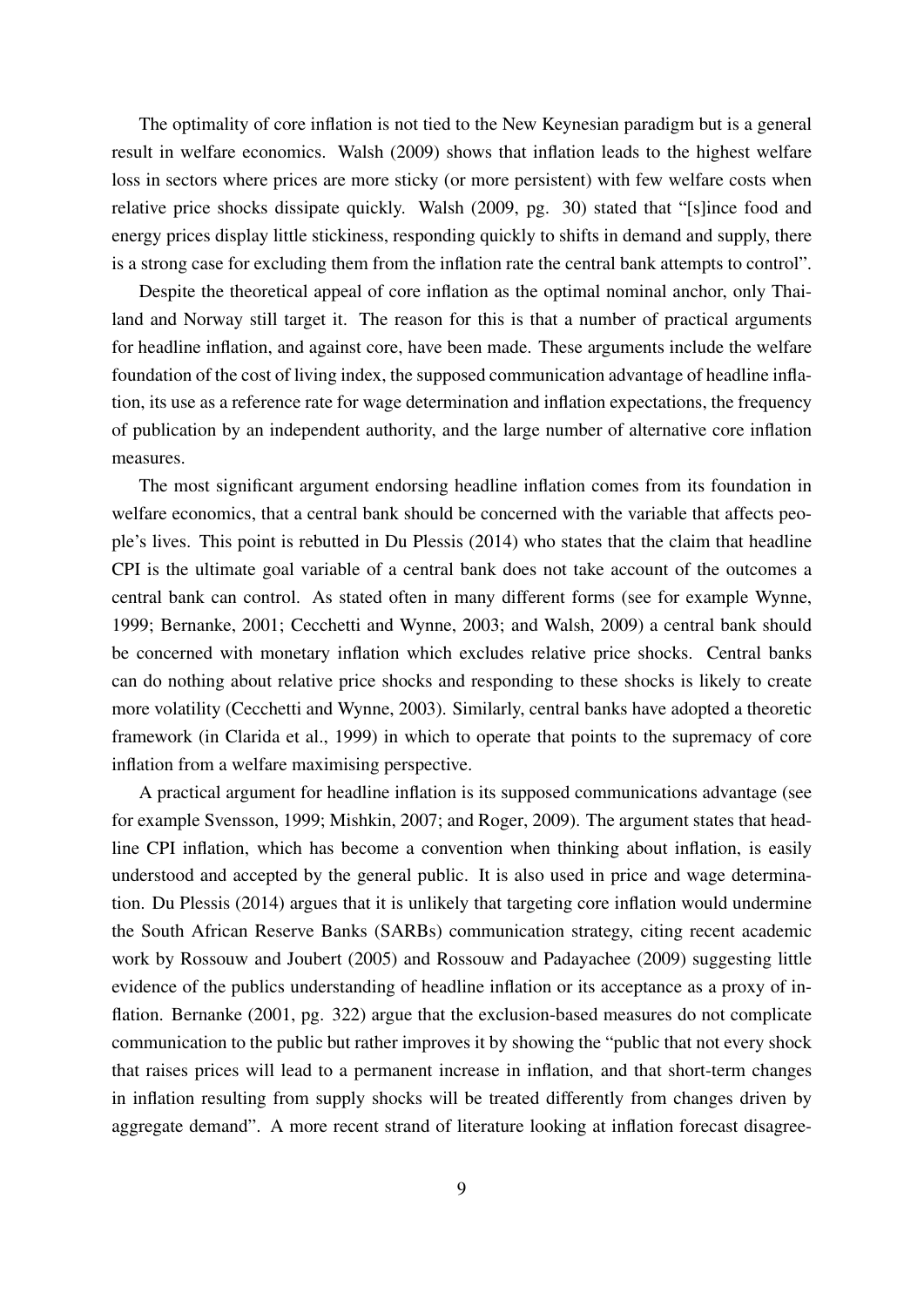ment shows that significant differences in inflation forecasts are explained by the gap between a conventional definition of core inflation and headline inflation, the relative prices of food and energy [\(Siklos et al.,](#page-38-12) [2016\)](#page-38-12). By targeting a core inflation measure a substantial degree of disagreement in inflation forecasts can be discarded improving monetary policy implementation.

A criticism of targeting headline inflation is that it is subject to large and volatile relative price shocks from food and energy prices as well as imported inflation. Interest rates are not able to deal with these relative price movements opening monetary policy up to the 'blunt tool' argument. This also risks a central banks credibility if it is unable to communicate clearly the reasons for a breach of the inflation target from supply-side shocks. Food and energy prices explain almost 40 per cent of headline inflation in SA since the beginning of inflation targeting and generally responsible for breaches of the 3-6 per cent target range. When an economy faces relative price shocks of this magnitude the desire to anchor inflation expectations to a reference measure such as headline CPI can be dangerous. This can lead to inflation expectations becoming unanchored. Of course SARB implements its mandate in a fully flexible manner highlighting core inflation when relative price shocks are significant [\(Kahn,](#page-37-15) [2009\)](#page-37-15). In essence targeting core inflation when relative price shocks are present.

An argument against targeting core inflation comes from [Walsh](#page-38-13) [\(2011\)](#page-38-13) and [Rangasamy](#page-38-14) [\(2011\)](#page-38-14) who state that excluding food from core inflation misspecifies underlying inflation prompting higher inflation expectations and slow policy responses. This outcome is linked to two results. First, not all food is created equal and hence excluding all food is an undesirable property of core inflation. Second, food inflation plays a significant role in inflation expectations and therefore provides important signals to policymakers. The second point is particularly relevant when second-round effects are present. The dilemma raised by [Walsh](#page-38-13) [\(2011\)](#page-38-13) and [Rangasamy](#page-38-14) [\(2011\)](#page-38-14) can be solved by moving away from the conventional exclusion-based definition of core inflation to one that embraces a appropriately theoretical definition. Similarly, if second-round effects are present and well understood, responding to forecasts of core inflation will ensure the central bank adequately responds to changing inflation expectations.

[Goodfriend](#page-37-2) [\(2007\)](#page-37-2) and [Walsh](#page-38-1) [\(2009\)](#page-38-1) used the theoretical argument of core inflation to focus on the common exclusion-based inflation measure that most central banks, including SA, use when dealing with how policy will respond to relative price shocks. [Walsh](#page-38-1) [\(2009,](#page-38-1) pg. 30) stated that "[s]ince food and energy prices display little stickiness, responding quickly to shifts in demand and supply, there is a strong case for excluding them from the inflation rate the central bank attempts to control." But highlighting only food and energy with no appreciation for all prices that may 'display little stickiness' is too narrow with little theoretical foundation to be an optimal core inflation measure. [Woodford](#page-38-15) [\(2003,](#page-38-15) pg. 14) states that "central banks should target a measure of "core" inflation that places greater weight on those prices that are stickier". Therefore using persistence defined as the frequency of price changes at the product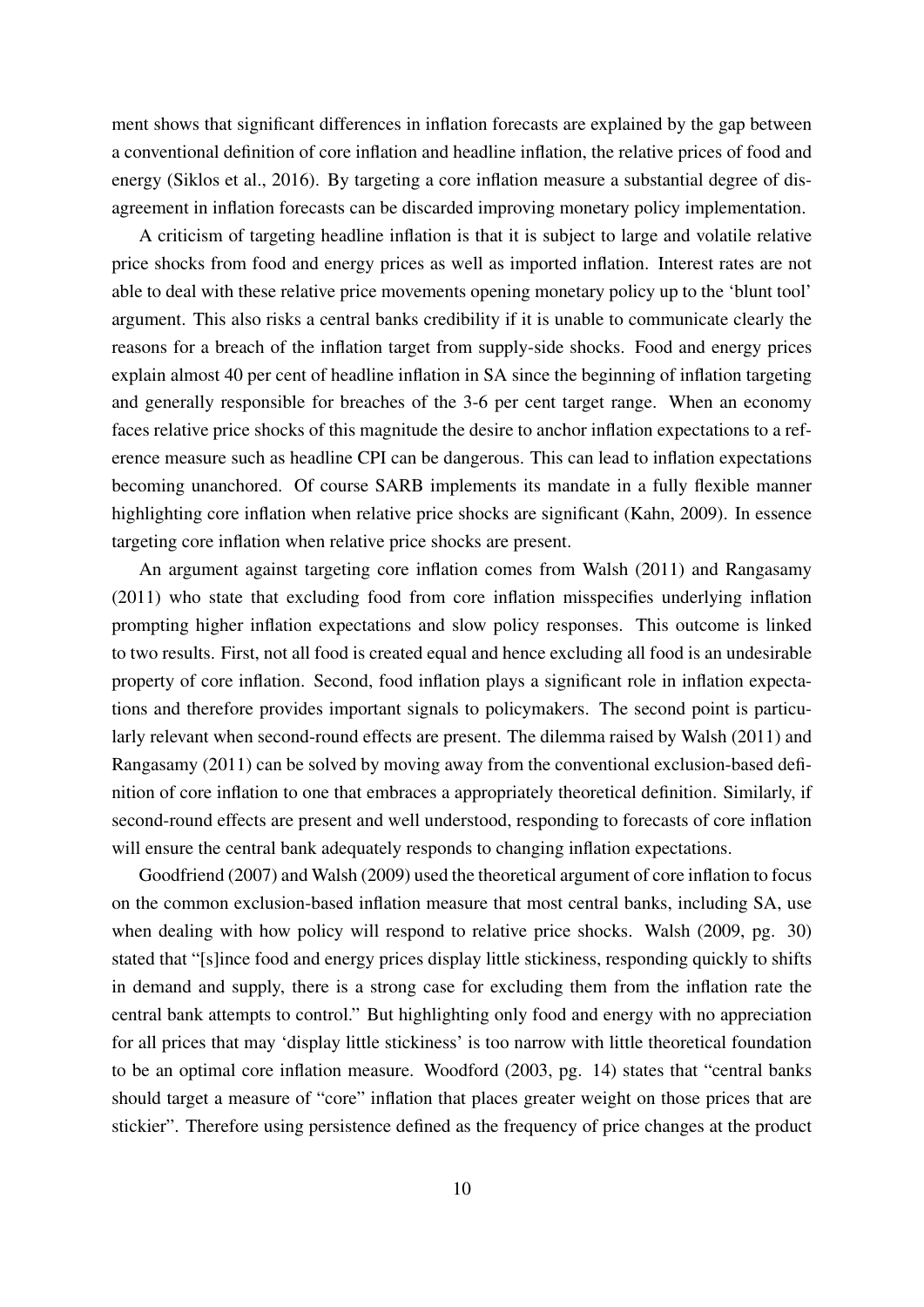level can more accurately capture the theoretical argument for why core inflation is a better nominal anchor. This measure also takes account of the heterogeneity that exists at the product level.

#### <span id="page-12-0"></span>2.3 Theory of forward-looking prices

To show that forward-looking prices contain information about a firms inflation expectations, we start with a simple model of consumers and producers maximising utility and profits. Consumers maximise utility subject to a budget constraint yielding a fimiliar Dixit-Stiglitz demand function such that:

$$
C_t(i) = \frac{P_t(i)}{P_t}^{-\theta} C_t
$$
\n(1)

where  $C_t(i)$  is the demand for product *i* produced by firm *i*,  $C_t = \int_0^1 (C_t(i)^{1-\theta})^{\frac{1}{\theta-1}}$  is aggregate consumption,  $P_t(i)$  is the nominal price of product *i*, and  $P_t$  is the aggregate price level.

Heterogeneous firms operate in a monopolistically competitive market producing differentiated goods using labour such that:

$$
Y_t(i) = A_t(i)L_t(i) \tag{2}
$$

where  $Y_t(i)$  is output of firm *i*,  $A_t(i)$  is exogenous technology and  $L_t(i)$  is labour available at a wage rate, *w*. We assume that log technology evolves as an autoregressive process with mean zero and constant variance.

Following [Karadi and Reiff](#page-37-16) [\(2012\)](#page-37-16), the model includes some form of price stickiness which can take on the form of time-dependence as in [Calvo](#page-36-12) [\(1983\)](#page-36-12) or state-dependence (menu-cost based) as in [Golosov and Lucas Jr](#page-37-17) [\(2007\)](#page-37-17). The form of price stickiness does not change the intuition of the model outcome. Each firm maximises the discounted sum of all future profits subject to its exogenous technology and wages, with the per period profit function specified as:

$$
\Pi(P_t(i), A_t(i)) = (P_t(i) - \frac{w_t}{A_t(i)})Y_t(i)
$$
\n(3)

Price stickiness means that the firm's pricing decision becomes dynamic. If the firm changes its prices in period *t*, whether because it is randomly chosen to change its price or pays the menu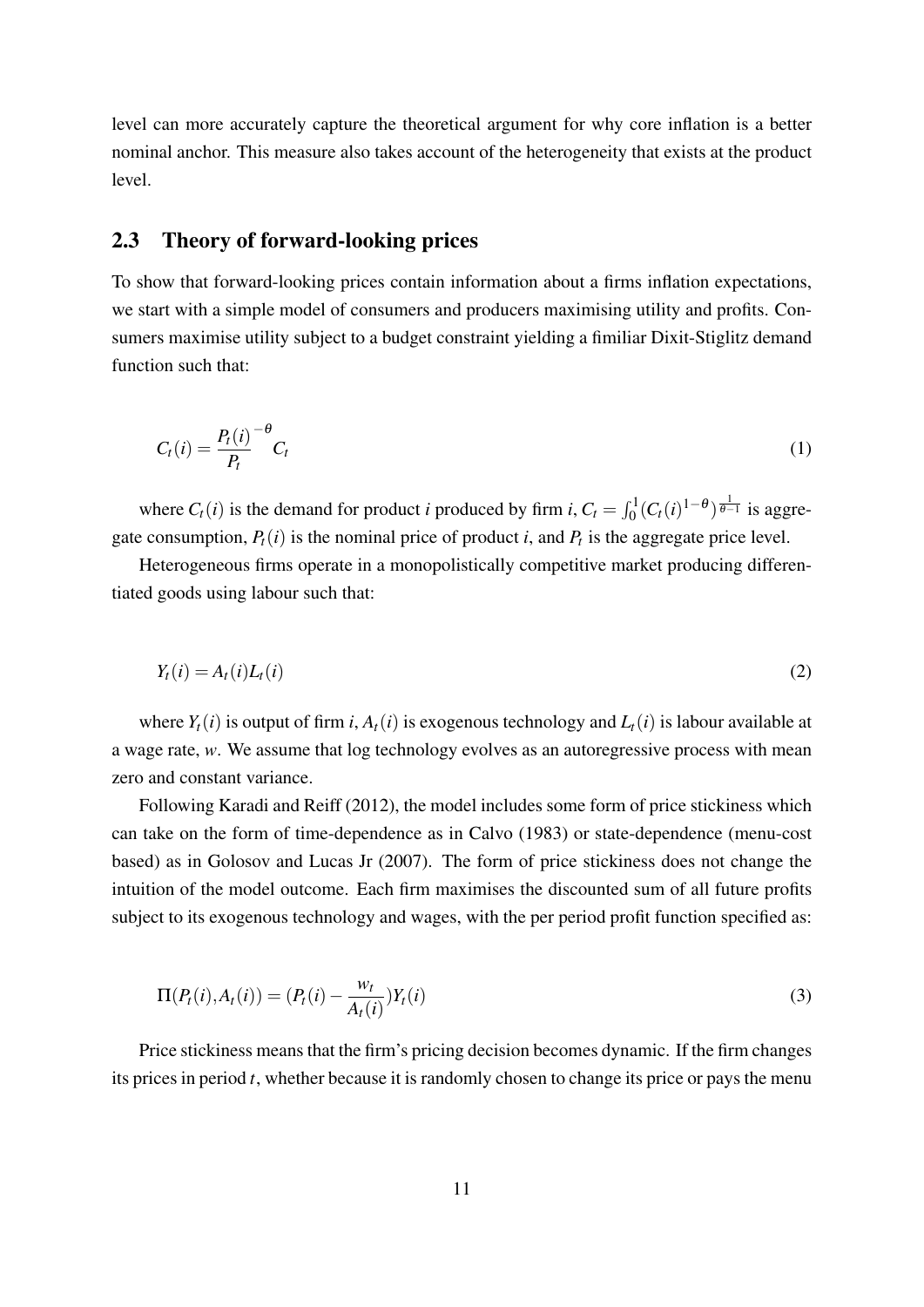<span id="page-13-3"></span>cost, then the value of the firm would be

$$
V^{C}(A_{t}(i)) = \max_{P_{t}(i)} \{ \Pi(P^{*}(i), A_{t}(i) + \beta E_{t} V(P^{*}(i), \sum_{l=1}^{\infty} A_{t+l}(i)) \}
$$
(4)

which is the dynamic optimum<sup>[1](#page-13-2)</sup>. Firms that face price stickiness will therefore set the current price to maximise future profits rather than just focusing on current profits.

There are two components to equation [4:](#page-13-3) the static optimum, the price that maximises current profits

$$
P^{*S}(A(i)) = \Pi(P^*(i), A_t(i)) = \frac{\theta}{\theta - 1} \frac{w}{A(i)}
$$

and the forward-looking optimum, the price which maximises the future value of the firm:

$$
P^{*F}(A(i)) = \beta E_t V(P^*(i), \sum_{l=1}^{\infty} A_{t+l}(i))
$$

# <span id="page-13-0"></span>3 Decomposing inflation

To construct a core inflation measure that adequately addresses the theory of forward-looking prices depends on our ability to distinguish between prices which are sticky and which are flexible. It is with the advent of micro-price data work of [Bils and Klenow](#page-36-0) [\(2004\)](#page-36-0) on CPI in the US, and [Creamer and Rankin](#page-37-1) [\(2008\)](#page-37-1) and [Ruch and Bester](#page-38-4) [\(2013\)](#page-38-4) on SA CPI that categorising consumer products became possible. Combining the frequency of price changes with actual price changes at a product level allows us to censor products based on their degree of forwardlooking information to construct a flexible- and sticky-price index. The sticky-price inflation measure has the potential to define core inflation that will be optimal for monetary policy, measurable, timely, and defined by the theoretical definition of core inflation. This section will discuss the underlying micro-price data, construct flexible- and sticky-price inflation measures, and look at the basic properties of those measures.

#### <span id="page-13-1"></span>3.1 Micro-price data and calculating frequency of price changes

The micro-dataset used in this study is based on the underlying product data provided by Statistics South Africa (StatsSA) and used to produce CPI. It covers the period January 2009 to May 2015 and is an extension of the dataset used by [Creamer and Rankin](#page-37-1) [\(2008\)](#page-37-1) which included data

<span id="page-13-2"></span><sup>&</sup>lt;sup>1</sup>In a menu-cost model the firm would maximise current profits less the cost imposed when changing price, usually a function of labour input.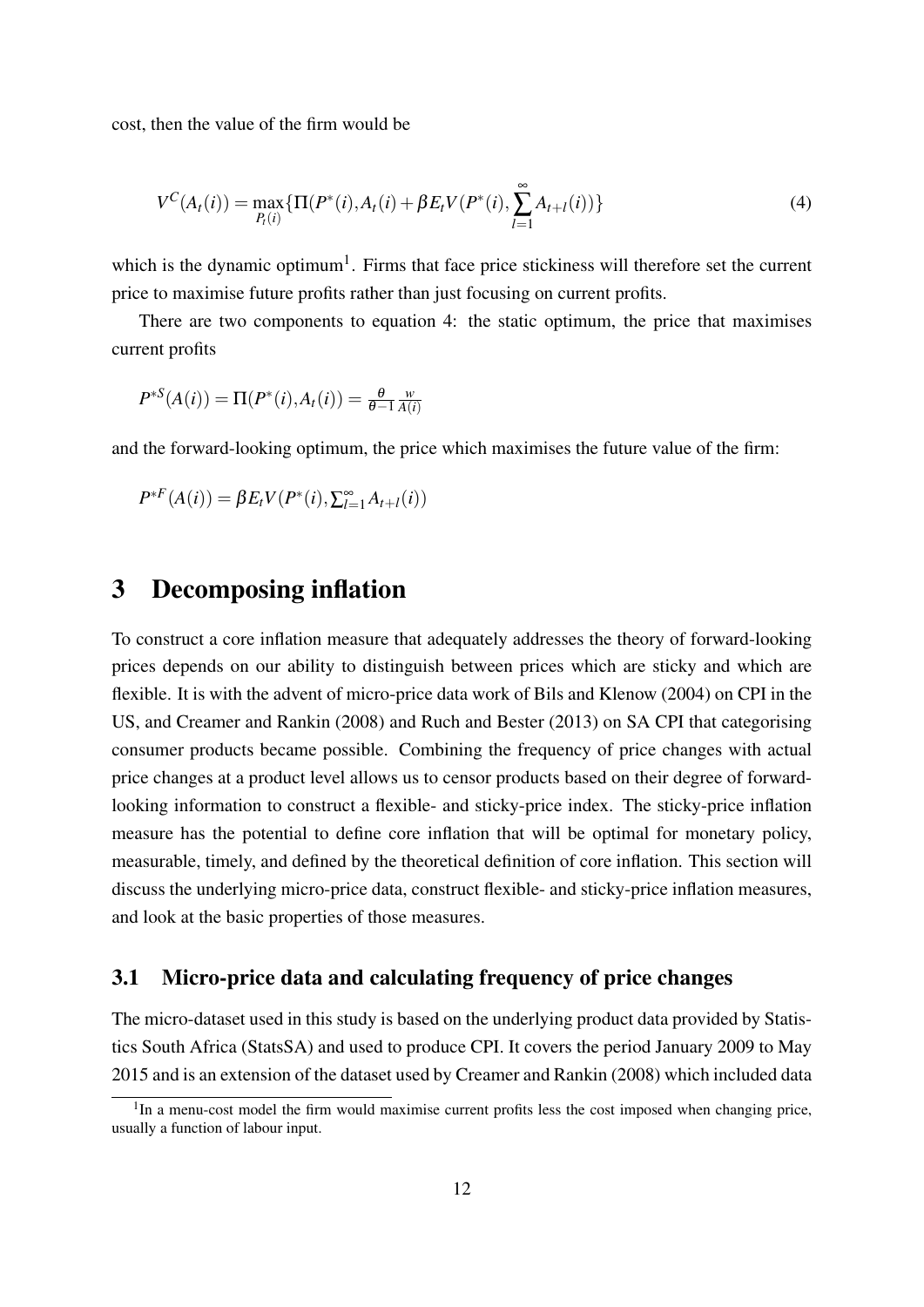up to December 2007. Our dataset includes only goods and does not provide any information on services. There are 5,200,466 individual price quotes in the period under review. In order to prepare the dataset for analysis we include data only with an acceptable status code. This means that prices collected which are indicated as: "Wrong item collected", "Item available but not comparable", "Extreme values not verified", "Quality adjustment" and "Available shelf price wrongly collected" are excluded. This leaves 4,986,454 individual price quotes; a drop of 214,006. For more details on the micro-price data also see [Ruch et al.](#page-38-0) [\(2016\)](#page-38-0).

To calculate the frequency of price changes we create an indicator variable  $I_{i,k,t}$  which is equal to 1 if there was a price change and 0 otherwise. Consider a retailer or firm *k* that sells a variety of a product *j* at time *t*. A variety of product refers to a unique brand or type of product. For example comparing one- and two-ply toilet paper from a number of different brands at a specific retailer or firm. To ensure that we compare price changes of identical products over time we create a unique identification number for each product, in a specific region, at a specific outlet, for a specific month, and of a specific type. The data is then sorted based on this identification number and a price change is then calculated as:

$$
dp_{j,k,t} = (p_{j,k,t} - p_{j,k,t-1}) \cdot 100
$$
\n(5)

where  $p_{j,k,t}$  is the log price of a specific variety of product *j* at retailer *k* in time *t*. We then apply the indicator variable to the micro-data such that:

$$
I_{j,k,t} = \begin{cases} 1 & \text{for } dp_{j,k,t} \neq 0 \\ 0 & \text{otherwise} \end{cases} \tag{6}
$$

The indicator variable  $I_{j,k,t}$  is then aggregated using both the mean and median to the product level *i*, representing the consumption products collected using Classification of Individual Consumption by Purpose (COICOP) methodology. In this dataset there are 410 individual products. Therefore the mean frequency at product level *i* is:

$$
I_{i,t} = \frac{\sum_{j=1}^{J} \sum_{k=1}^{K} I_{j,k,t}}{J+K}
$$
 (7)

Using the earlier example this would be the aggregation of all varieties of toilet paper as an individual product.

To get the mean and median of the entire dataset we apply expenditure weights as calculated by StatsSA at product level *i*. Since we do not have full coverage such that weights add up to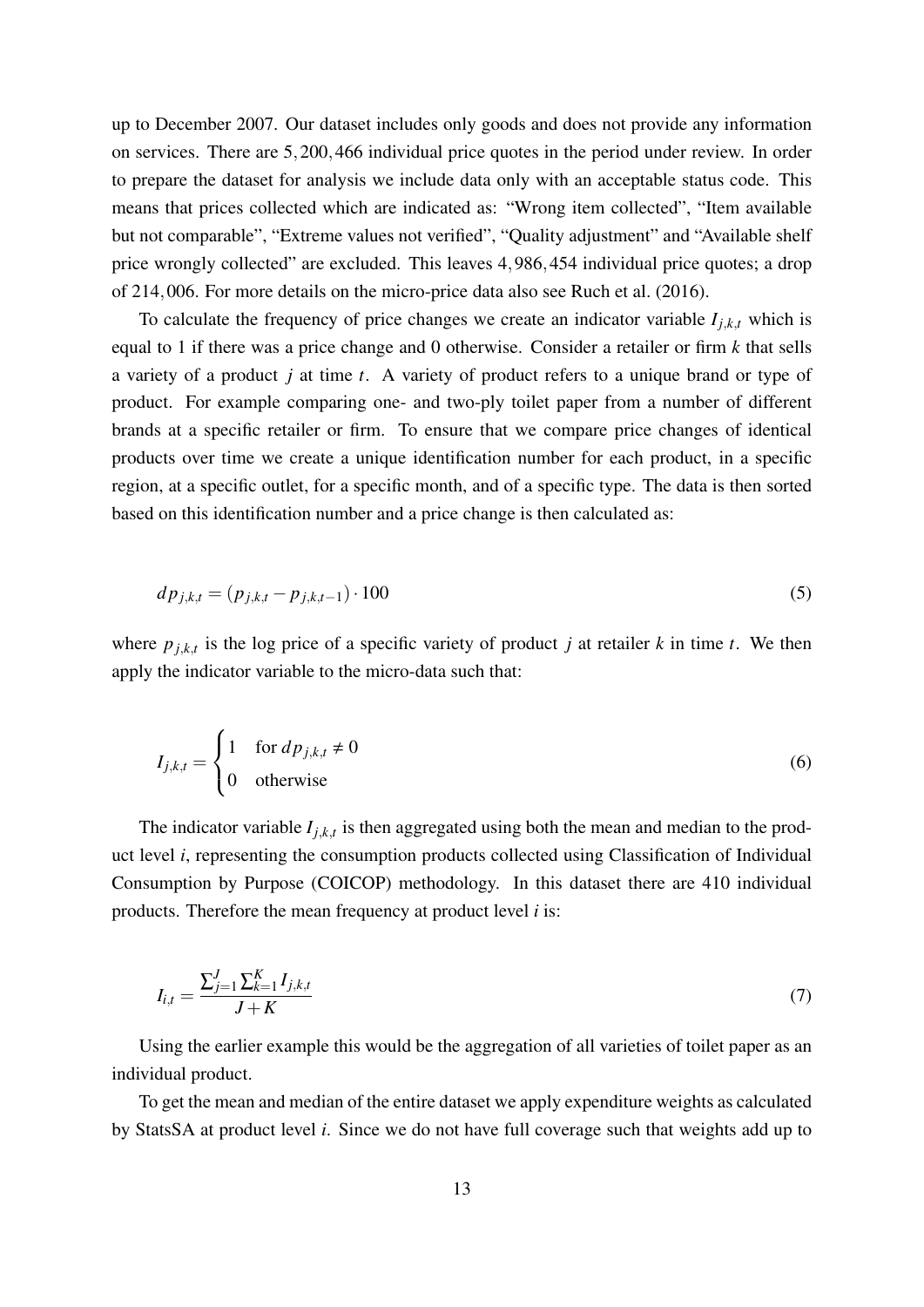1, we have to normalise the frequency calculations.

Over the sample period, the weighted mean frequency of monthly price change is 27.8 per cent. Taking the inverse of this (i.e.  $1/0.278$ ) to get an approximation of duration implies that goods prices change on average every 3.6 months at the mean. This approximation of duration, however, requires that all prices have the same expected duration, an assumption that is unlikely to hold given the heterogeneity in price changes. Therefore another method to calculate the average duration is to take the inverse of the frequency at the product level and aggregate that back to an overall value as is [Dhyne et al.](#page-37-18) [\(2006\)](#page-37-18). Using this method we calculate that the weighted average duration of price changes is 6.5 months. According to the weighted median frequency of monthly price changes goods prices change 12.5 per cent of the time or approximately every 8.0 months. For a more in-depth discussion on the frequency of price change see [Ruch et al.](#page-38-0) [\(2016\)](#page-38-0).

#### <span id="page-15-0"></span>3.2 Sticky- vs flexible-prices

The by-product frequency calculations provide two important sources of information. First, this is the foundation of decomposing inflation into its sticky and flexible components. Second, the mean and median frequency changes give us a natural starting point at which to censor the product level data. The goods micro-price data we have includes 39.72 percentage points of the 49.86% weight of goods, based on 2013 weights, in the overall CPI. One important exclusion from the goods products is petrol prices which account for 5.67% of the basket weight. To include this product we assume based on the behaviour of the petrol price that it has a frequency of 0.9, i.e. it effectively changes almost every month. Calculating frequency at an aggregated level (once all the individual and unique price quotes all over the country are aggregated crosssectionally) is generally not possible for products as there is a substantial aggregation bias. For example, a food product that from the micro-price data has a true frequency of price change of 0.18 has a frequency of price change of 1 when looking at that product aggregated crosssectionally. This aggregation bias does not hold for petrol prices given the homogeneity of the product and how the price is determined nationwide. The inclusion of petrol increases the coverage of our micro-price data to 45.39 percentage points of the overall CPI basket and over 90% of the goods component.

We decompose inflation into two components; sticky- and flexible-price inflation such that:

$$
\pi_t = \pi_t^S + \pi_t^F
$$
\n
$$
= \sum_{i=1}^n \omega_{i,t} \cdot I_i^S \cdot \pi_{i,t} + \sum_{i=1}^n \omega_{i,t} \cdot I_i^F \cdot \pi_{i,t}
$$
\n(8)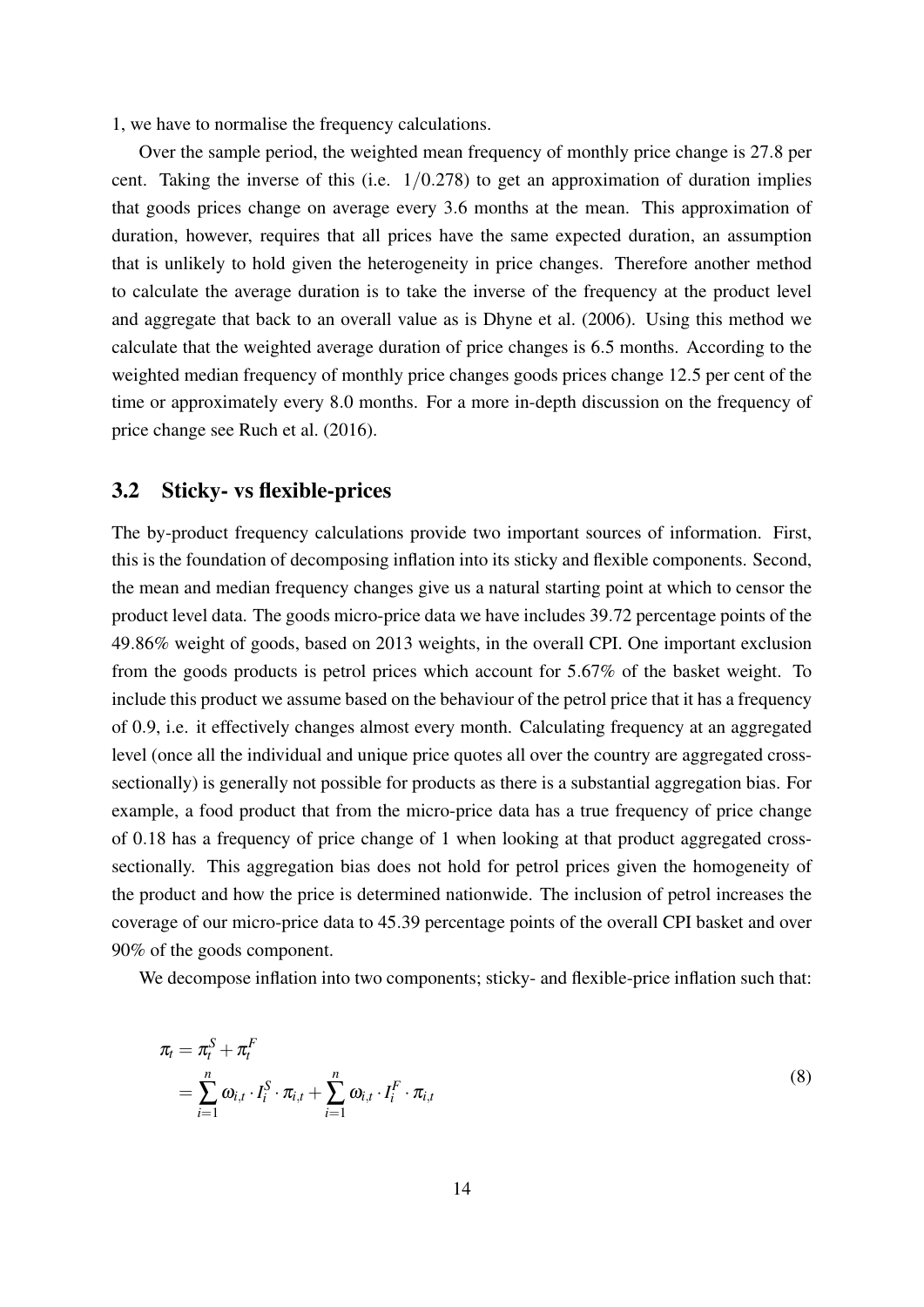where  $\pi_t$  is month-on-month inflation rate,  $\pi_t^S$  is sticky-price inflation,  $\pi_t^F$  is flexible-price inflation,  $I_i^S$  is an indicator equal to 1 if  $I_i \leq T$  and 0 otherwise,  $I_i^F$  is an indicator equal to 1 if  $I_i > T$  and 0 otherwise, *T* is an arbitrary threshold value for the frequency of price changes determining which prices are considered sticky or flexible,  $\omega_{i,t}$  are the expenditure weights determined by StatsSA for each sub-index, and  $i = 1, ..., n$  is products, in this case  $n = 410$ .

We simplify the calculation of inflation above (as in [Blignaut et al.,](#page-36-5) [2009\)](#page-36-5) such that it is the weighted sum of inflation rates and not a modified Laspeyres-type index employed by StatsSA. This means that the construction of goods CPI here will differ slightly from what StatsSA reports. See [Aron and Muellbauer](#page-36-13) [\(2004\)](#page-36-13) for a detailed discussion of the methodology used by StatsSA and [Du Plessis et al.](#page-37-10) [\(2015\)](#page-37-10) for an update. We also normalise the sticky- and flexible-price components weights  $(\omega_{i,t})$  to 1 individually to aid representation.

Determining which products should be considered flexible or sticky requires a decision on the threshold value *T*. We follow [Reiff and Várhegyi](#page-38-6) [\(2013\)](#page-38-6), [Bryan et al.](#page-36-8) [\(2010\)](#page-36-8) and [Millard](#page-37-12) [and O'Grady](#page-37-12) [\(2012\)](#page-37-12) and calculate three threshold frequency values including the weighted mean (27.8%) and median (12.5%) of frequency changes, as well as 15% which [Reiff and](#page-38-6) [Várhegyi](#page-38-6) [\(2013,](#page-38-6) pg. 7) show ensures that "the extent of forward-lookingness is always more than 60 percent". We mainly present the results for the weighted mean frequency threshold since this ensures sufficient coverage of products on either side of the decomposition.

Figure [1](#page-17-0) plots the month-on-month seasonally adjusted and annualised [\(1a\)](#page-17-0), and the yearon-year [\(1b\)](#page-17-0), changes in goods CPI against sticky- and flexible-price inflation based on the weighted mean frequency change of 27.8%. The seasonal adjustment is done on the aggregated sticky- and flexible-price indices using X-13ARIMA-SEATS Seasonal Adjustment. It is clear from both [1a](#page-17-0) and [1b](#page-17-0) that the division of inflation into these two subcomponents generates a more volatile flexible-price inflation series with peaks and troughs significantly higher than both sticky-price and overall goods inflation, and a more persistent sticky-price inflation index that captures underlying inflationary trends. The average duration of price changes in stickyprice inflation is 5.9 months compared to an average duration of 1.8 months for flexible-price inflation. In comparison, the average duration of sticky-price inflation increases to 12 months when the threshold is at the median of 12.5% while the duration of flexible-price changes rise to 2.5 months.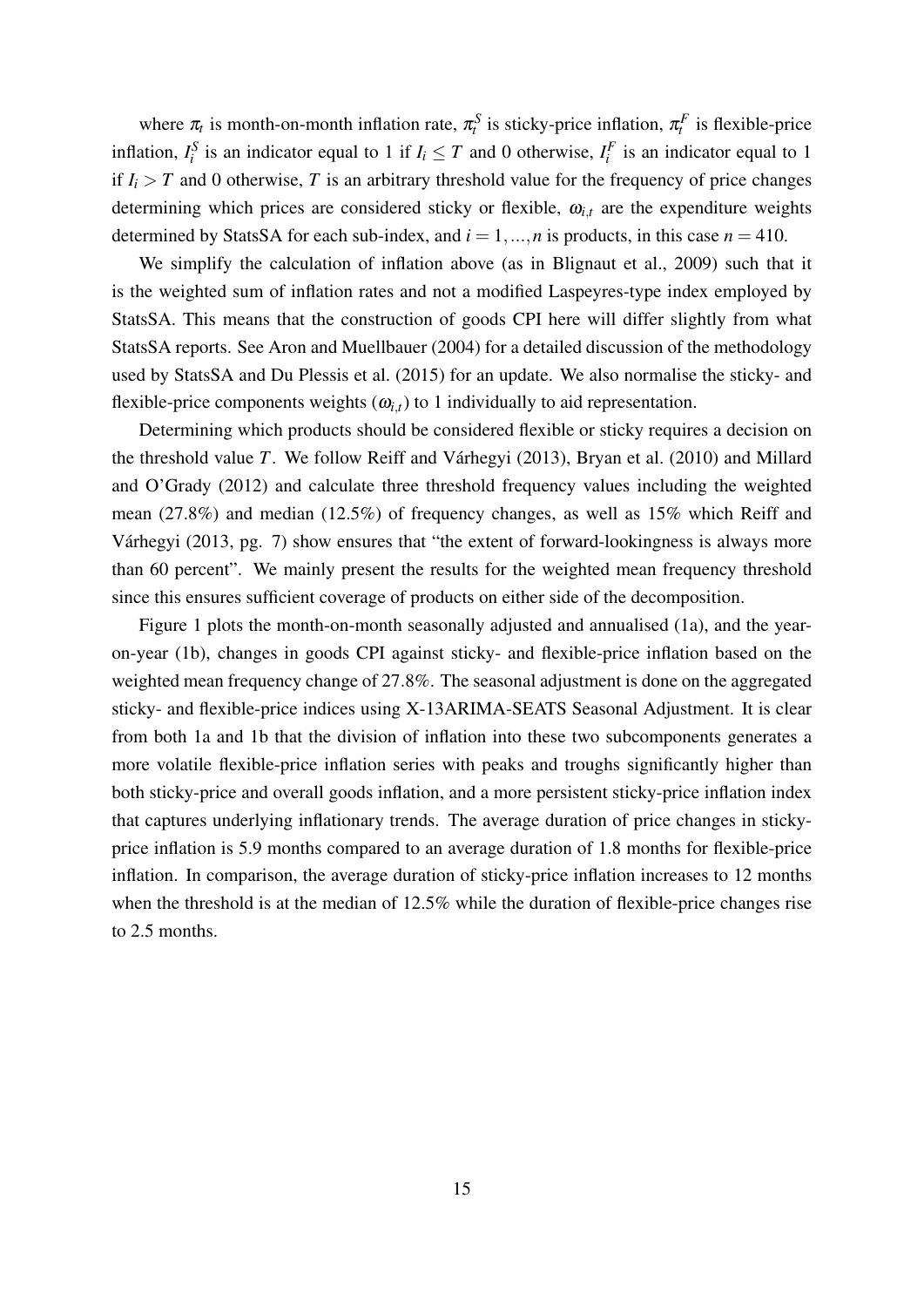<span id="page-17-0"></span>Figure 1: Sticky- and flexible-price goods inflation





(b)



Table [1](#page-19-0) shows the decomposition of goods inflation, sticky- and flexible-price inflation into its category components based on the 2013 expenditure weights. Sticky-price goods inflation based on the mean weighted frequency of 27.8% has a weight of 24.5 percentage points (in total CPI) made up mainly of new vehicles (5.29%), alcoholic beverages (3.97%), clothing  $(2.76\%)$  $(2.76\%)$  $(2.76\%)$ , hotel and restaurant goods  $(2.54\%)$  and food  $(1.55\%)^2$ . Flexible-price inflation on the

<span id="page-17-1"></span><sup>&</sup>lt;sup>2</sup>The sticky-price inflation measure based on the median frequency value has a total weight of 7.4% while the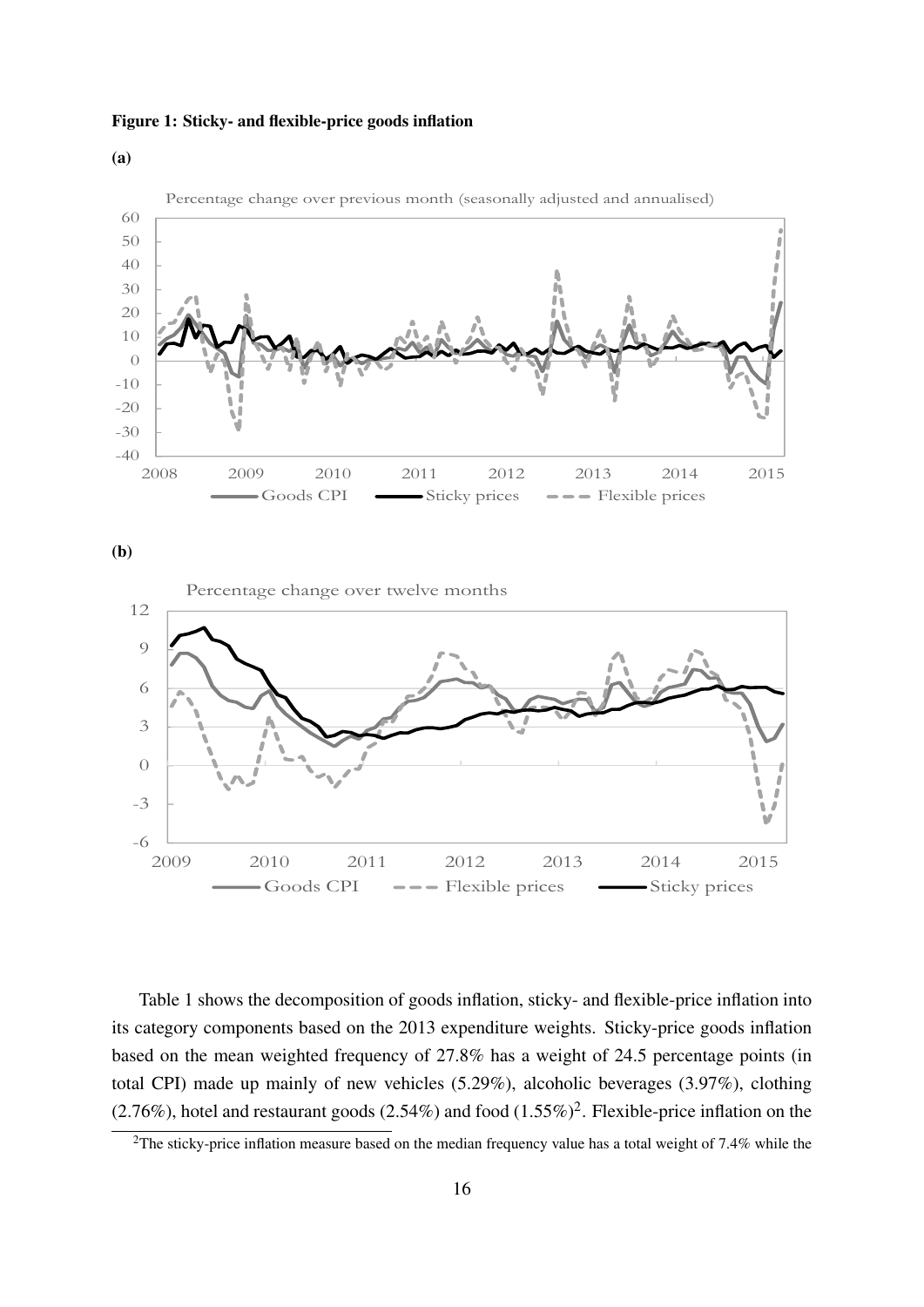other hand has a total weight of 20.86 percentage points of which close to 80% is made up of food (10.73%) and petrol (5.67%). The next biggest category is miscellaneous goods which accounts for 1.47% of flexible-price inflation.

One important finding from the construction of the mean weighted sticky-price inflation is the relative importance of certain components of food as well as non-alcoholic beverages, categories usually excluded from a conventional exclusion-based measure. In the mean weighted sticky-price inflation measure about 10 per cent of food items are classified as core goods with price changes occurring among those goods every 4.3 months on average. The stickiest food product is only changing prices once every 9.3 months. Assuming homogeneity among food products, and excluding them from the common exclusion-based measure used by SARB when defining core inflation, may exclude important information on underlying prices.

Table [2](#page-20-0) provides some basic properties of the sticky- and flexible-price inflation measures, based on month-on-month annualised changes, including its standard deviation and persistence (measured by a basic AR(1) equation). We expect flexible-price inflation to contribute most to the volatility in goods inflation and this is clearly the case at all threshold values. For the weighted mean frequency value of 27.8%, flexible-price inflation has a standard deviation almost four times as large as sticky-price inflation at 13.1 per cent compared to 3.4 per cent. The standard deviation of flexible-price inflation does decrease with the lower threshold values as the duration of price changes included in the flexible-price inflation measure decline. Flexibleprice inflation is also much less persistent than sticky-price inflation with an autoregressive term of 0.42 compared to 0.88. As the threshold value dividing sticky- and flexible-prices decreases flexible-price inflation becomes more persistent but sticky-price inflation remains relatively unchanged.

threshold frequency value has a weight of 7.9%.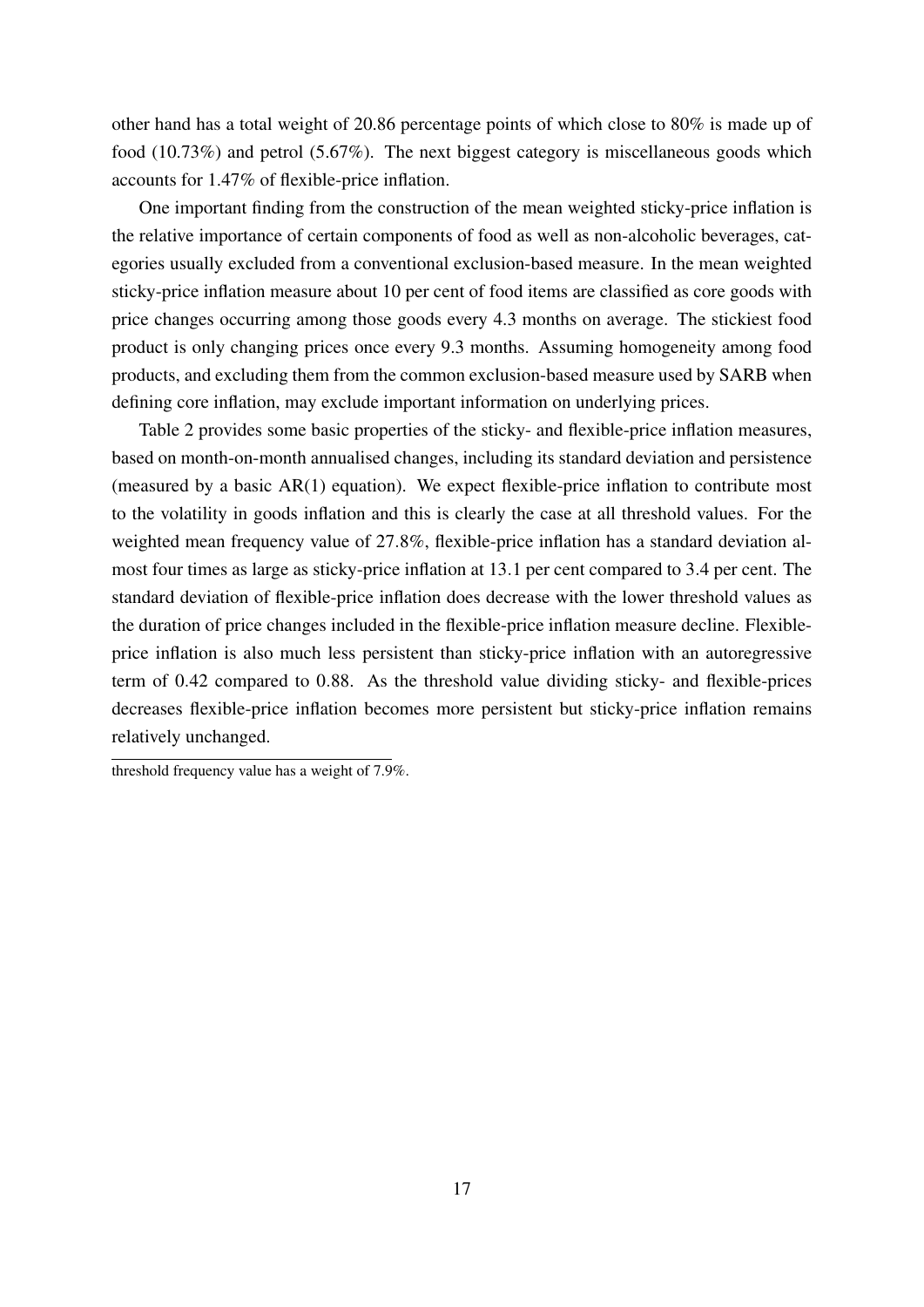<span id="page-19-0"></span>

|                                              | otal Goods excluding petrol | Total Goods including petrol | Sticky-prices | Flexible-prices |
|----------------------------------------------|-----------------------------|------------------------------|---------------|-----------------|
|                                              |                             |                              |               |                 |
| Food                                         | 2.28                        | 2.28                         | 1.55          | 0.73            |
| Non-alcoholic beverages                      |                             | $\frac{22}{2}$               | 0.64          |                 |
| Alcoholic beverages                          |                             |                              |               |                 |
| Tobacco                                      |                             |                              |               |                 |
| Clothing                                     |                             | 3.97<br>1.48<br>2.76         |               |                 |
| Footwear                                     |                             | $\overline{3}$               |               |                 |
| Maintenance and Repair of dwelling           |                             |                              |               |                 |
| Other fuels                                  |                             |                              |               |                 |
| Furniture and furnishings, carpets and other |                             |                              |               |                 |
| Household textiles                           |                             |                              |               |                 |
| Household appliances                         |                             |                              |               |                 |
| Glasswear, tableware and household utensils  |                             |                              |               |                 |
| Tools and equipment for house and garden     |                             |                              |               |                 |
| Goods for routine household maintenance      |                             |                              |               |                 |
| Medical products, appliances and equipment   |                             |                              |               |                 |
| Vehicles                                     |                             |                              |               |                 |
| Operation of Vehicles                        |                             |                              |               |                 |
| Telephone equipment                          |                             |                              |               |                 |
| Audiovisual and Photographic equipment       |                             | 0.69                         | 0.45          |                 |
| Other recreation equipment                   | 0.84                        | 0.84                         | 0.84          |                 |
| Newspapers, books and stationery             | $0.54$<br>$0.54$            | 0.03                         | 0.03          |                 |
| Hotel and Restaurant                         |                             | 2.54                         | 2.54          |                 |
| Miscellaneous goods                          |                             | $\ddot{\theta}$              | 0.45          |                 |
| Total weight                                 | 39.72                       | 45.39                        | 24.53         | 20.86           |

Table 1: Weights of sticky- and flexible-price inflation by category (threshold = $27.8\%$ ) Table 1: Weights of sticky- and flexible-price inflation by category (threshold =27.8%)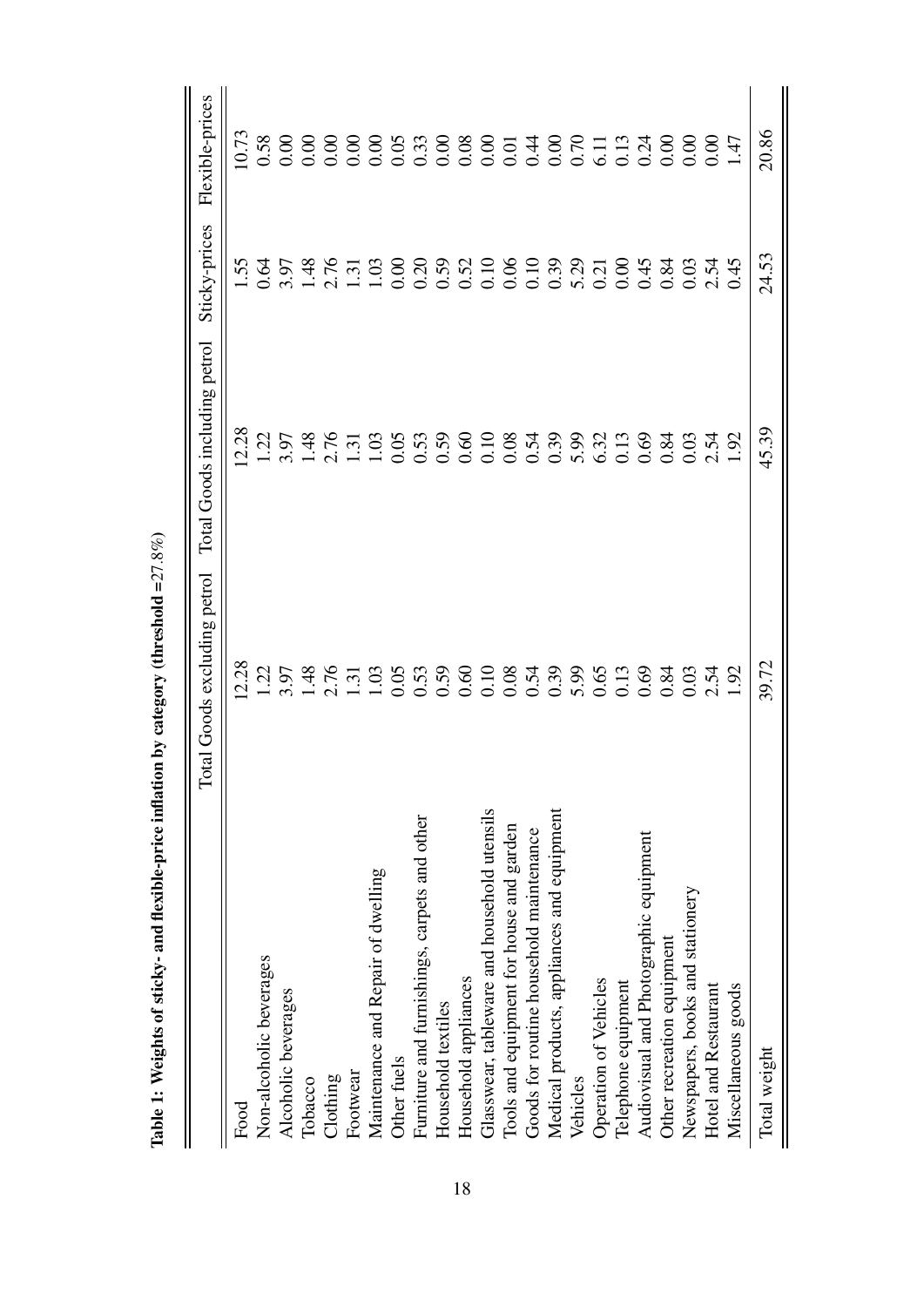|                    |      |      | Goods CPI Stricky prices Flexible prices |
|--------------------|------|------|------------------------------------------|
| $27.8\%$ threshold |      |      |                                          |
| Standard deviation | 5.89 | 3.37 | 13.15                                    |
| AR-coefficient     | 0.63 | 0.88 | 0.42                                     |
| $15\%$ threshold   |      |      |                                          |
| Standard deviation |      | 2.81 | 7.29                                     |
| AR-coefficient     |      | 0.87 | 0.57                                     |
| $12.5\%$ threshold |      |      |                                          |
| Standard deviation |      | 2.50 | 6.88                                     |
| AR-coefficient     |      | 0.86 | 0.57                                     |

<span id="page-20-0"></span>Table 2: Properties of sticky- and flexible-price inflation

An important differentiation between sticky- and flexible-price inflation is that sticky prices are set based on firms inflation expectations in a forward-looking manner. This means that sticky-price inflation should be better correlated with future goods inflation compared to flexible prices. To test this hypothesis, figure [2](#page-21-1) looks at the cross-correlogram between goods inflation at t+1 to t+12 months ahead against contemporaneous sticky-price and flexible-price inflation, at the mean threshold, on a year-on-year basis. It is clear from the graph that stickyprice inflation has a strong positive correlation with goods inflation with the correlation peaking at t+3 at 0.65 and remaining positive. Flexible-price inflation, on the other hand, has a strong contemporaneous correlation with goods inflation at 0.72 but diminishes quickly, turning negative at t+5.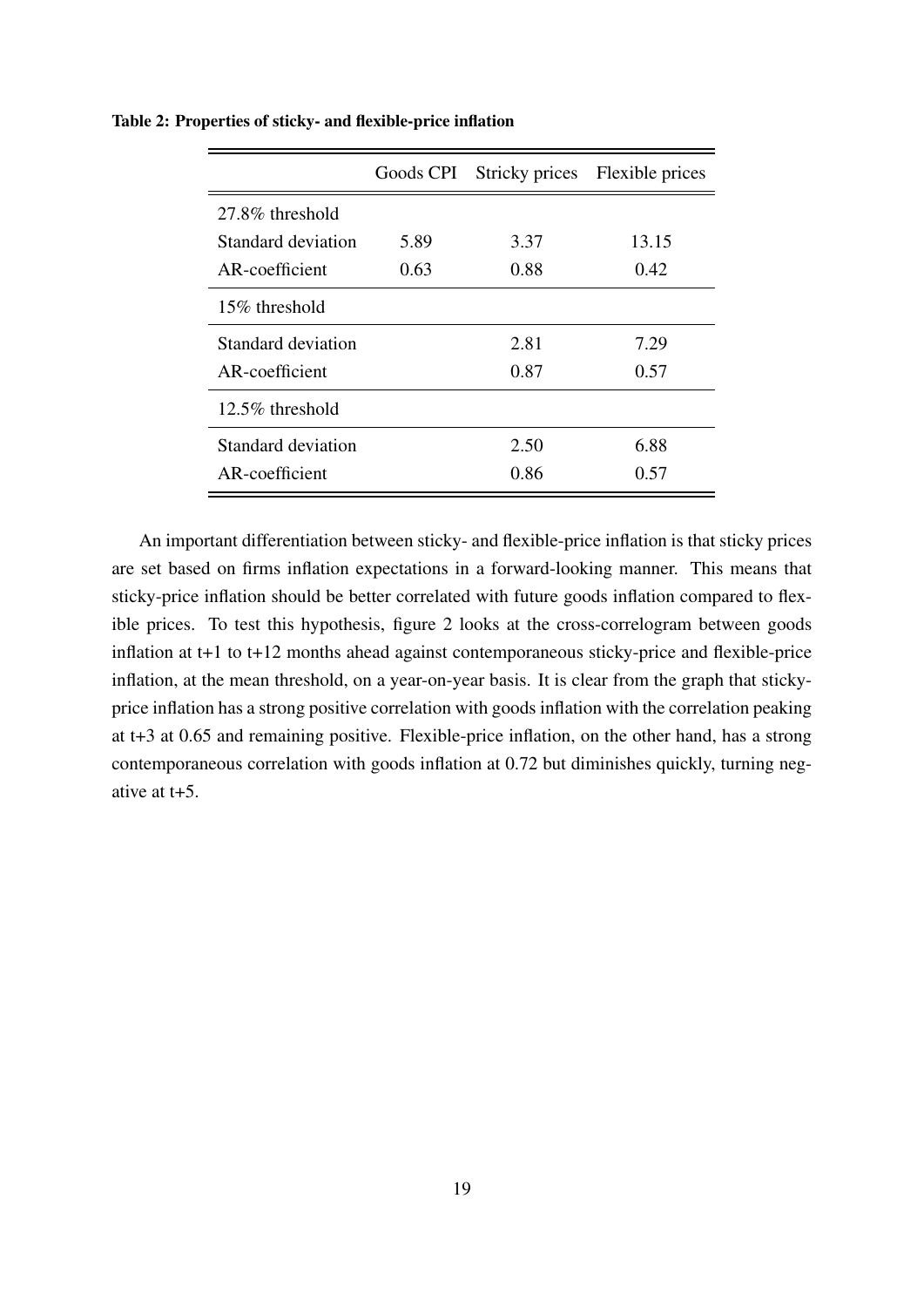

<span id="page-21-1"></span>Figure 2: Correlation of sticky- and flexible-price inflation to overall inflation

#### <span id="page-21-0"></span>3.3 Distributional properties

Censoring the data at specific threshold values gives an indication of broad-based measures of sticky- and flexible-price inflation but lacks granularity over the entire distribution. To look at the properties of annual goods inflation at different threshold values, figure [3](#page-22-0) plots 20 per cent rolling windows of threshold values starting from prices that do not change often, between 0 and 20 per cent frequency of price changes, and rolling forward by 5 percentage points. Hence the observation at 0.2 is annual inflation extracted from prices with a frequency between 0 and 20 per cent, and at 0.3 it is between 10 and 30 per cent. Figure [3](#page-22-0) shows that as product prices becomes more flexible their prices also become more volatile. Products that fall between 0 to 20 per cent frequency have an annual inflation range of 2.6 to 8.9 per cent with an interquartile range (IQR) of 2.3 per cent. As product prices become more flexible these values increase. Products that have frequency between 30 and 50 per cent range from inflation rates of -0.7 to 16.3 per cent with an IQR of 3.6 per cent. The most price-flexible products in our dataset falling between frequencies 70 and 92 per cent have inflation rates as low as -27.3 per cent and as high as 1[3](#page-21-2) per cent with an IQR of 7.8 per cent<sup>3</sup>.

<span id="page-21-2"></span> $3$ The largest frequency change among the products studied has a frequency of 91.7 per cent so for convenience these are included in the last frequency grouping.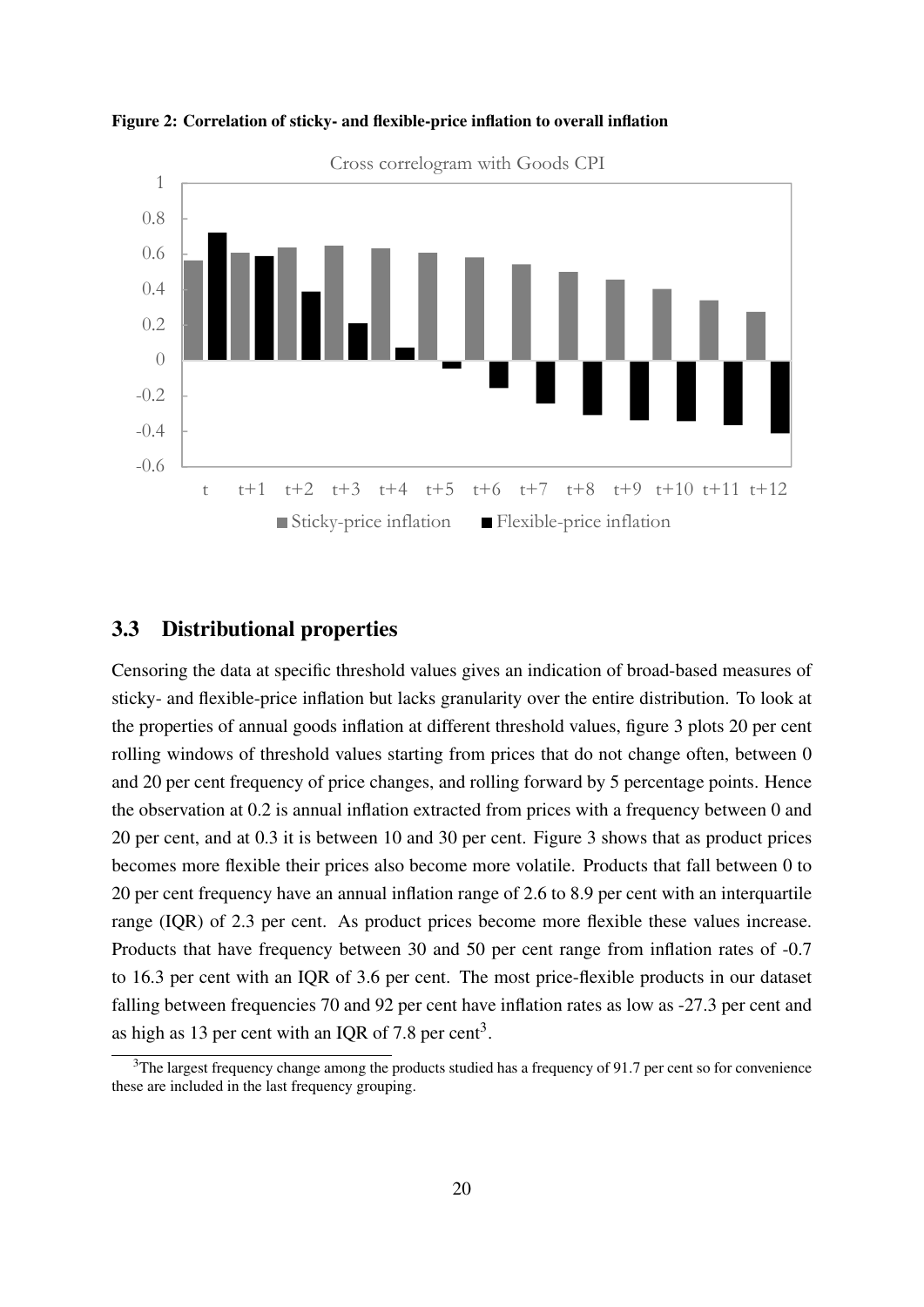<span id="page-22-0"></span>Figure 3: Annual goods inflation by frequency groups



An important outcome of more flexible prices is rising volatility. To guage how this changes over frequencies, figure [4](#page-23-0) plots the standard deviation from the groupings in figure [3](#page-22-0) as well as the expenditure weights of each group (based on 2013 weights). The standard deviation starts at 2.7 per cent for products with frequencies between 0 and 20 per cent. This falls between the volatility of the sticky-price inflation at the mean and median thresholds. Volatility slowly rises as products become more flexible increasing to 5 per cent for products between 20 and 40 per cent, 7.8 per cent for products between 30 and 50 per cent, and ending at 38.6 per cent for products between 70 and 92 per cent. The graph also shows how the expenditure weights of goods products changes over the frequency groups. Products between 0 and 20 per cent account for 14.5 percentage points of the goods basket, between 20 and 40 per cent - 20.5 percentage points, and 70 to 92 per cent - 6.3 percentage points.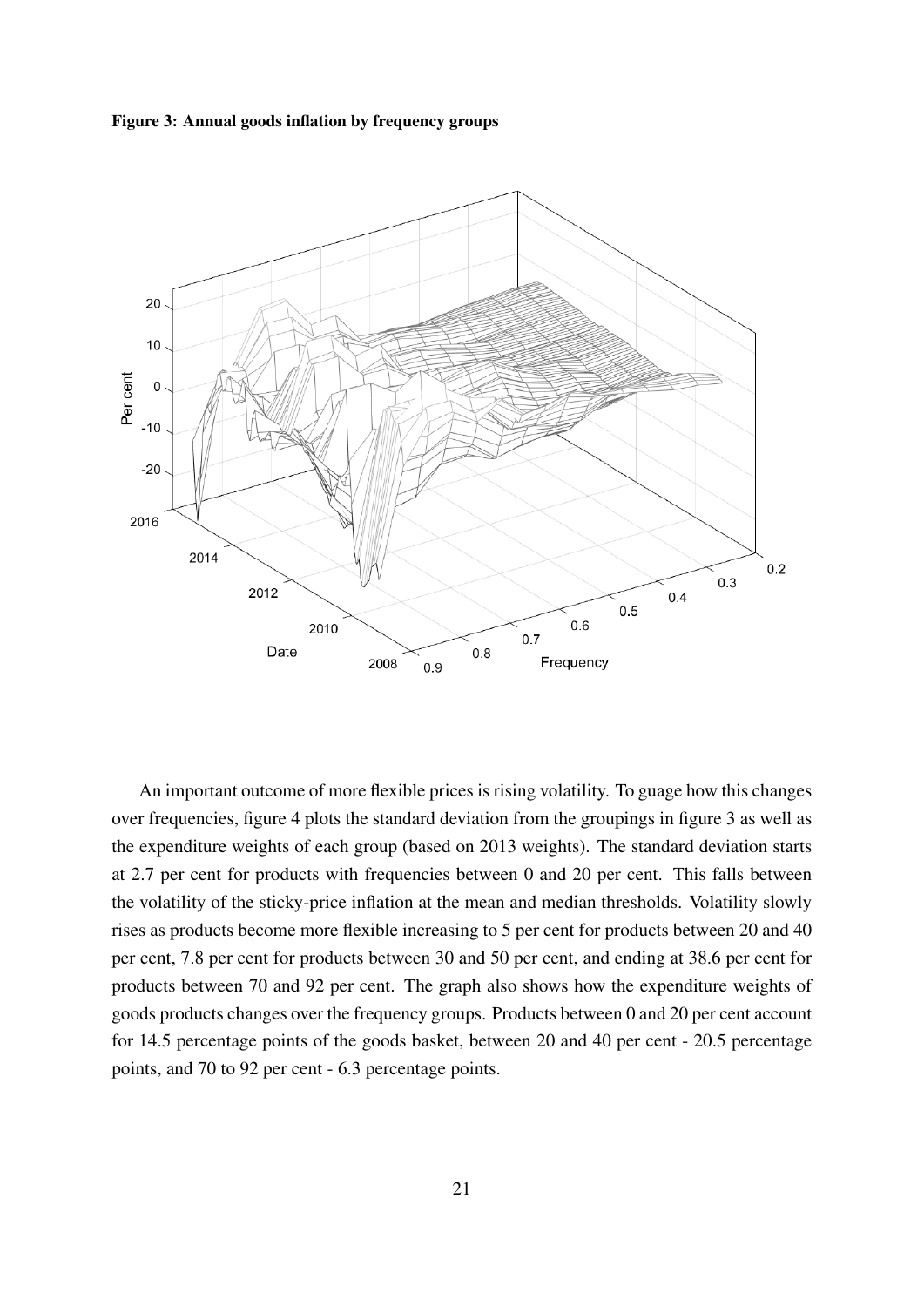#### <span id="page-23-0"></span>Figure 4: Votalility by frequency groups





To get an idea of what sticky-price inflation would look like over the different threshold values, figure [5](#page-24-1) plots sticky-price inflation as the threshold value increases from 10 (prices changing every 10 months) to the 30 per cent, just above the mean threshold. To determine the bounds for this exercise we look at the distribution of frequency of price changes by products, as well as its expenditure weight in the CPI. Based on the 410 products which have frequency information, the minimum frequency of price change is 3.4 per cent and the maximum is 91.8 per cent. We need to ensure that more than one product represents sticky-price inflation. At 5 per cent there are 17 products which make up 4.1 per cent of the products but only 0.46 percentage points based on expenditure weights. Therefore we look for the first frequency change that covers at least ten per cent of total expenditure weights, this occurs at a threshold value of 10 per cent.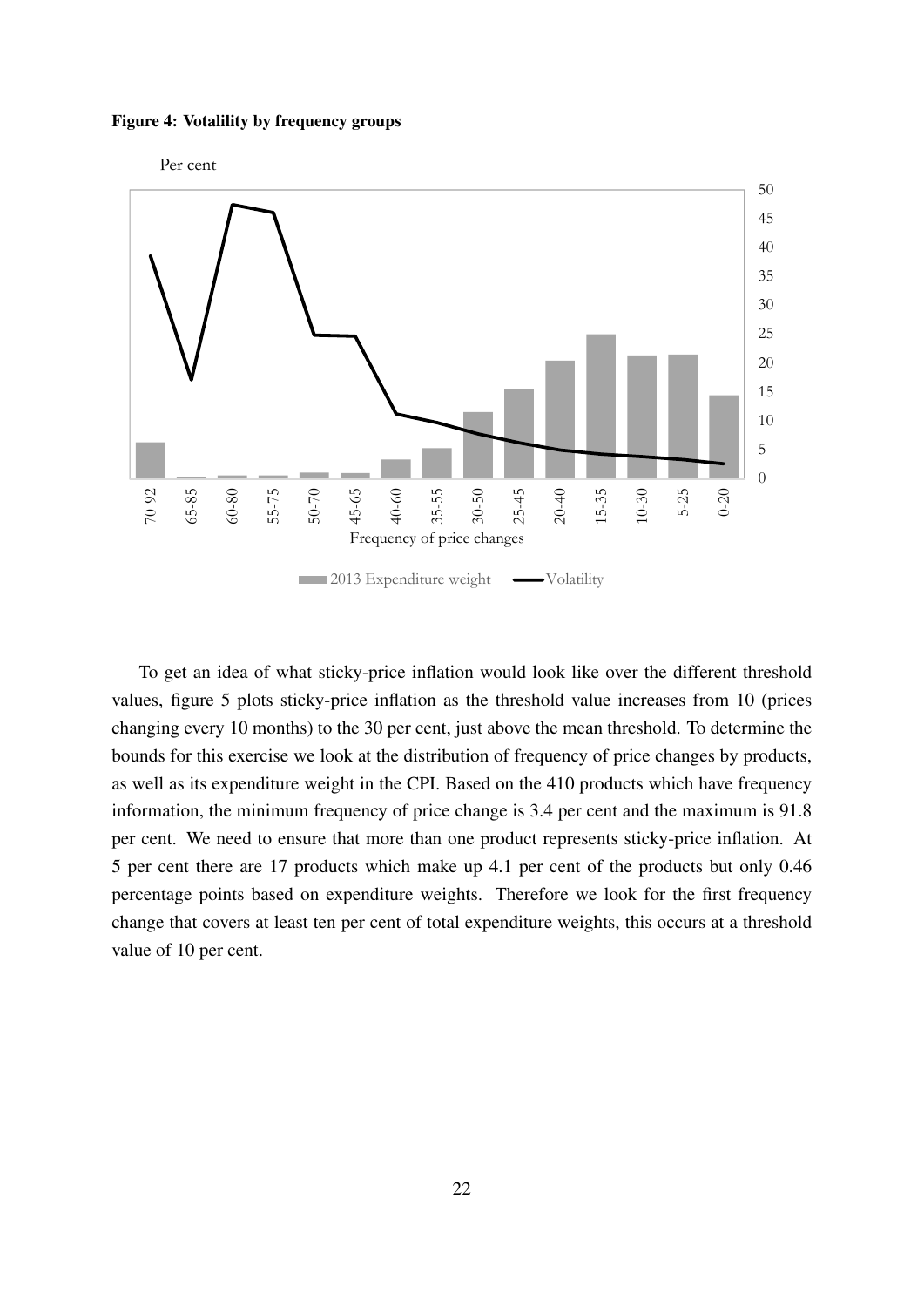<span id="page-24-1"></span>



Percentage change over twelve months

It is clear from figure [5](#page-24-1) that there is a strong correlation between various sticky-price inflation measures and that different threshold frequencies do not create entirely different outcomes. Inflation tends to rise as the threshold value increases. Sticky-price inflation at a 10 per cent frequency threshold generally creates the lower boundary while those at a frequency of 25 per cent or lower generally creates the upper boundary. The maximum difference between stickyprice measures in figure [5](#page-24-1) occurs at the first peak in 2009 at 4.5 percentage points while the smallest difference occurs in 2014 with a range of 0.7 percentage points.

#### <span id="page-24-0"></span>3.4 Optimising sticky-price inflation

The choice as to where to censor the data between sticky- and flexible-prices is somewhat arbitrary when thinking about sticky-prices from a core inflation perspective. Sticky-price inflation should represent underlying prices in an economy with maximum forward-looking information but also have enough products included to ensure an adequate signal of overall goods inflation. This section will look at which threshold frequency provides the best signal of overall goods inflation, what the minimum amount of products at which this is defined and which products represent this signal.

To determine an 'optimal' threshold value we implement a signal-to-noise ratio test to determine at which point sticky-price inflation represents the optimal signal of overall goods inflation. Examples using the signal-to-noise ratio (SNR) in the literature on core inflation include [Mankikar and Paisley](#page-37-19) [\(2004\)](#page-37-19), [Walsh](#page-38-13) [\(2011\)](#page-38-13) and [Bullard et al.](#page-36-14) [\(2011\)](#page-36-14). Figure [6](#page-25-1) shows the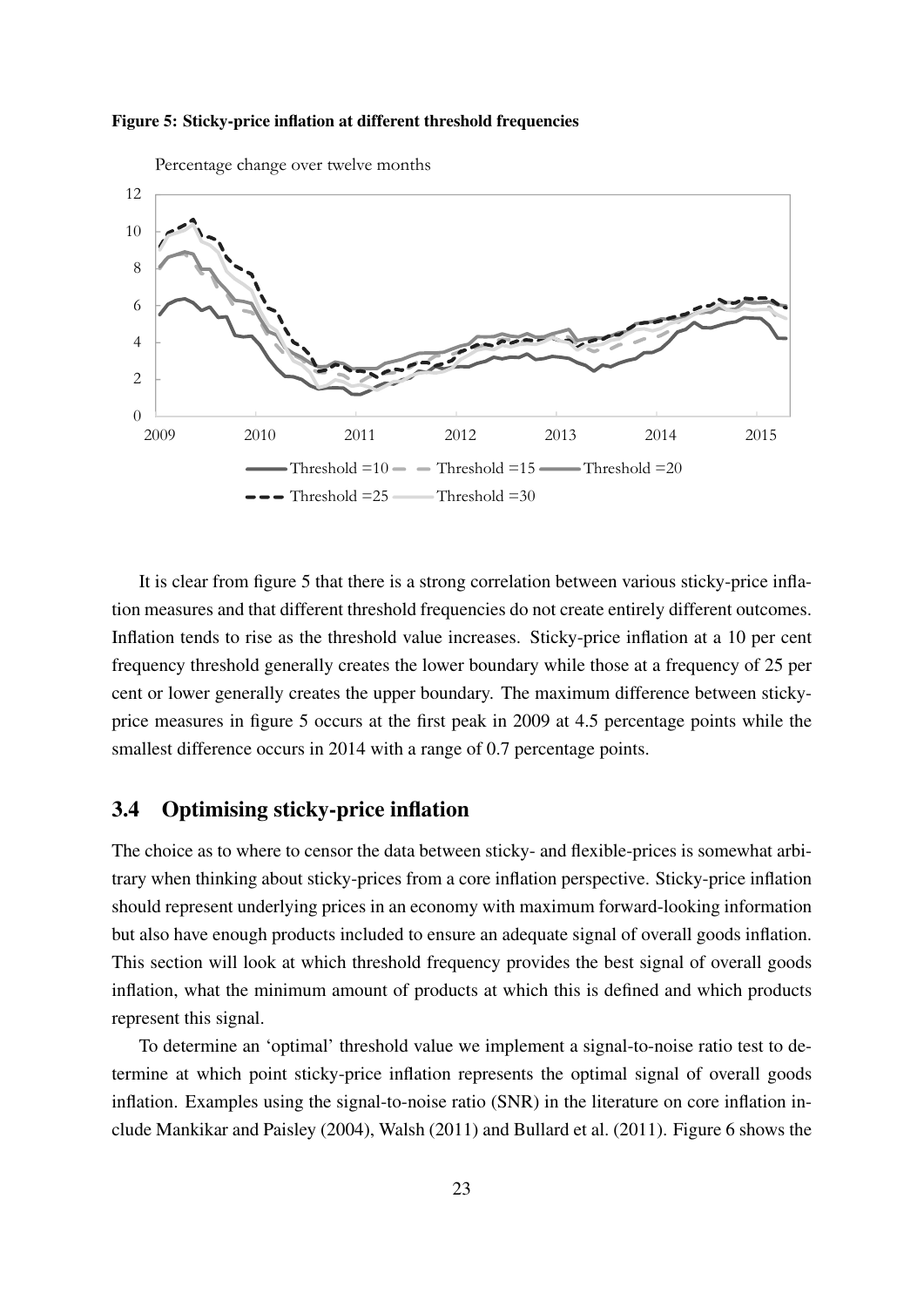signal-to-noise ratio normalised to 1 at its minimum as well as the sum of expenditure weights for frequency values from 4 to 40 per cent. The graph starts at 4 per cent since the lowest frequency by product is 3.2 per cent. To determine the optimal threshold we look for an inflection point where the least amount of information required maximises the signal-to-noise ratio. This occurs at a frequency of 16 per cent where the sum of expenditure weights is equal 9.37 percentage points. In the sample of frequencies shown above the signal-to-noise ratio actually reaches a maximum at a threshold value of 36 per cent, however, the marginal gain in SNR does not justify the higher information requirement.



<span id="page-25-1"></span>

The optimal sticky-price inflation measure is close to the 15 per cent threshold suggested by [Reiff and Várhegyi](#page-38-6) [\(2013,](#page-38-6) pg. 7) which ensures that "the extent of forward-lookingness is always more than 60 percent". Optimal sticky-price inflation is made up of 169 products and accounts for 9.37 percentage points of the CPI basket. The product categories which account for over 80 per cent of this weight are clothing (29.5 per cent), hotel and restaurant goods (27.2 per cent), footwear (14.1 per cent), and alcoholic beverages (13.2 per cent).

# <span id="page-25-0"></span>4 Measures of core inflation

In this section we improve two alternative core inflation measures in the existing literature by recognising the heterogeneity in prices and doing the analysis at a product level. First, the persistence-weighted measure introduced for SA by [Rangasamy](#page-38-2) [\(2009\)](#page-38-2), which has a suf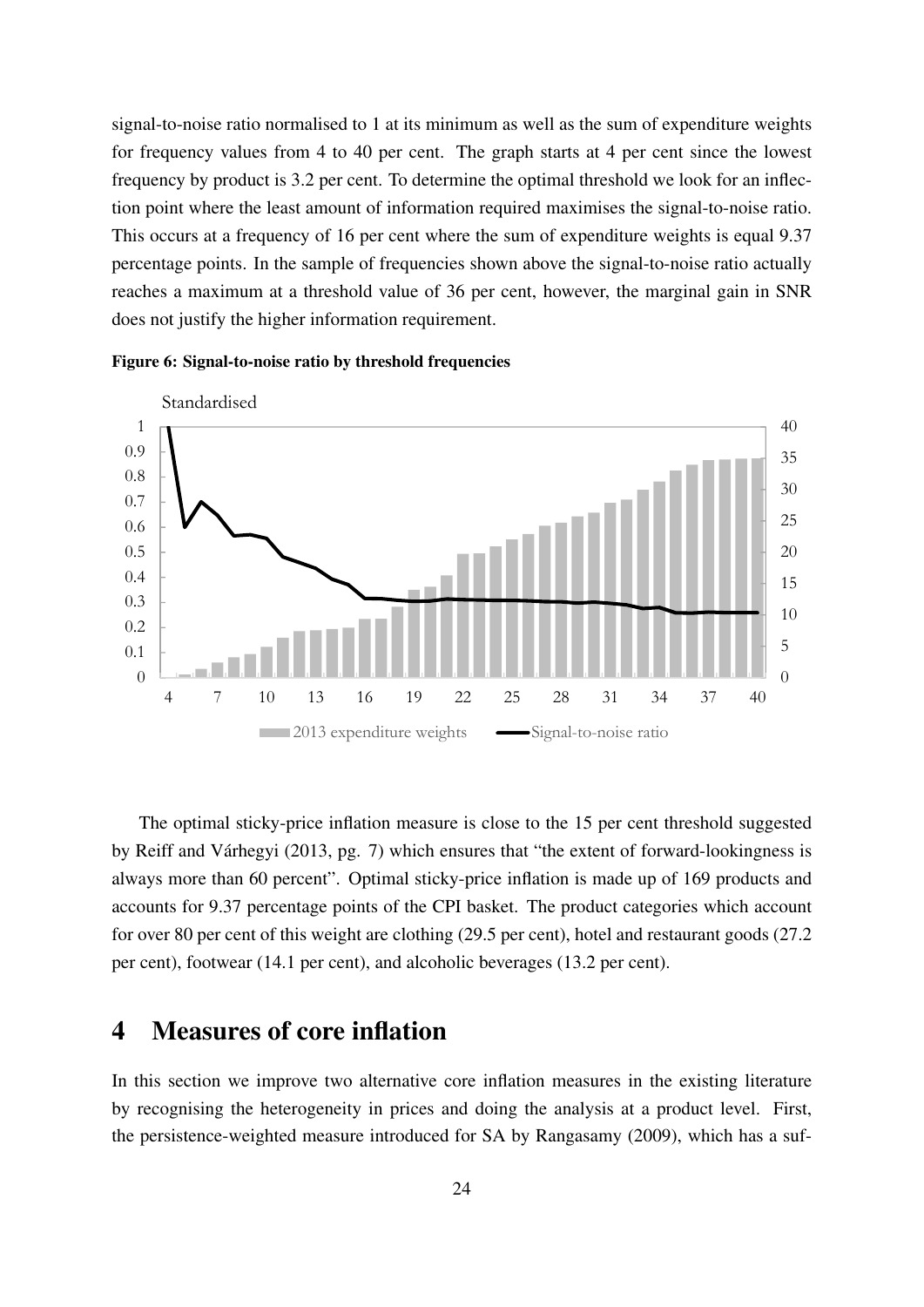ficiently appealing theoretical foundation as highlighted in [Du Plessis](#page-37-3) [\(2014\)](#page-37-3). Second, the trimmed means inflation measure first introduced by [Bryan and Cecchetti](#page-36-6) [\(1994\)](#page-36-6).

#### <span id="page-26-0"></span>4.1 Persistence-weighted core inflation

One possible alternative core inflation measure that defines inflation as a 'persistence' concept is the persistence-weighted core inflation measure implemented by [Cutler](#page-37-11) [\(2001\)](#page-37-11) and [Ran](#page-38-2)[gasamy](#page-38-2) [\(2009\)](#page-38-2). Persistence-weighted core inflation aligns to core inflation as defined by [Fried](#page-37-4)[man et al.](#page-37-4) [\(1963\)](#page-37-4) and Woodford's view that "central banks should target a measure of "core" inflation that places greater weight on those prices that are stickier". We improve this measure by calculating persistence at the product level, in this case for 410 individual products rather than at category level (33 categories) as in [Rangasamy](#page-38-2) [\(2009\)](#page-38-2). This further disaggregation should provide a richer and more accurate measure of core inflation.

To determine persistence we follow [Rangasamy](#page-38-2) [\(2009\)](#page-38-2) and define an autoregressive model:

$$
\pi_{it}^m = \sum_{j=1}^p \beta_{ij} \pi_{i,t-j}^m + \varepsilon_{it}
$$
\n(9)

Where  $\pi_{it}^{m}$  is demeaned inflation at time *t* of product  $i = 1, ..., n$ ,  $\varepsilon_{it}$  is an error term, and *p* is the optimal lag length based on the Akaike Information Criterion (AIC) with a maximum lag length of 4. Persistence is then defined as the absolute value of the sum of the autoregressive coefficients such that:

$$
P_i = \left| \sum_{j=1}^p \beta_{ij} \right| \tag{10}
$$

Two weighting schemes are used in order to determine core inflation including weighting based on just persistence (labelled CoreP) and the average of persistence and the expenditure weights provided by StatsSA (labelled CorePC):

<span id="page-26-1"></span>
$$
\pi_t^{CoreP} = \sum_{i=1}^n P_i \cdot \pi_{it}
$$
\n
$$
\pi_t^{CorePC} = \sum_{i=1}^n (\omega_{it} + P_i)/2 \cdot \pi_{it}
$$
\n(11)

CoreP is based on the weighting scheme proposed by [Cutler](#page-37-11) [\(2001\)](#page-37-11). The problem with this scheme is that it may unduly exaggerate the importance of outliers. One possible way to deal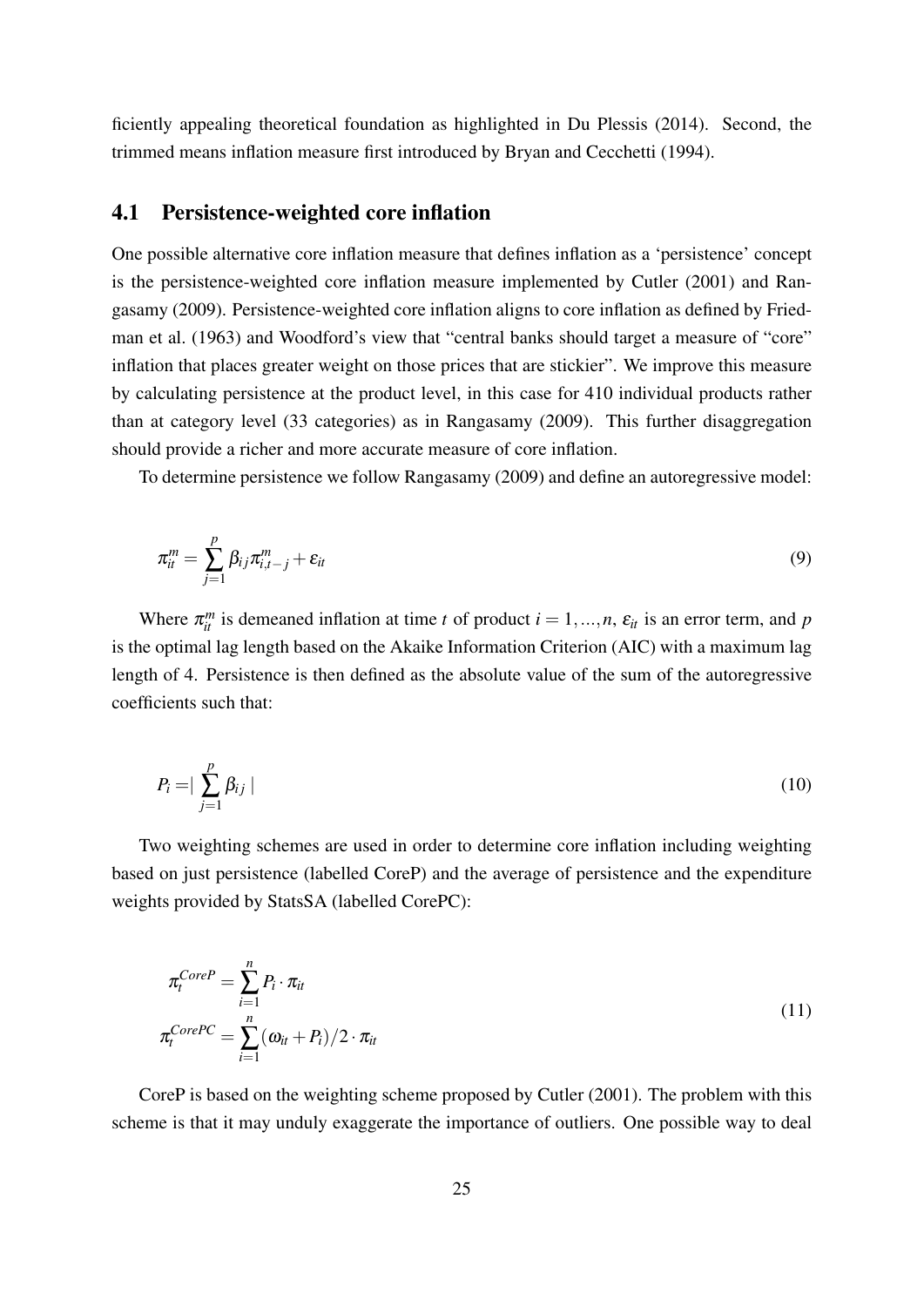with this problem is to use the persistence measure scaled by a products relative importance in the expenditure basket as proposed by [Babetskii et al.](#page-36-15) [\(2007\)](#page-36-15) (CorePC). Figure [8](#page-31-0) plots the two persistence-weighted core measures defined in equation [11.](#page-26-1)

One possible problem with the methodology as applied in [Rangasamy](#page-38-2) [\(2009\)](#page-38-2) is that the core inflation measures calculated using the persistence weighting scheme do not appear to have lower volatility. This problem is rectified in the application above as there is more differentiation between the persistence of products that make up the overall CPI.

#### <span id="page-27-0"></span>4.2 Trimmed means core inflation

[Bryan and Cecchetti](#page-36-6) [\(1994,](#page-36-6) pg. 195) first suggested a trimmed means core inflation measure as a solution to "the measurement of aggregate inflation as a monetary phenomenon". There are two reasons why trimmed means may provide a better representation of underlying inflation. First, [Ball and Mankiw](#page-36-16) [\(1995,](#page-36-16) pg. 161) show from a theoretical perspective that in a menu cost model "[w]hen price adjustment is costly, firms adjust to large shocks but not to small shocks, and so large shocks have disproportionate effects on the price level. Therefore, aggregate inflation depends on the distribution of relative-price changes: inflation rises when the distribution is skewed to the right, and falls when the distribution is skewed to the left." This phenomenon means that the distribution of price changes in any particular month will, as shown in the micro-price literature (see [Bils and Klenow](#page-36-0) [\(2004\)](#page-36-0) as a example and [Creamer](#page-37-0) [et al.](#page-37-0) [\(2012\)](#page-37-0) for a South Africa specific result) be affected by relative price shocks and have excess kurtosis (or fat tails). This motivates the second reason. From a statistical perspective if a population has excess kurtosis then trimming the distribution will lead to a more efficient estimate of the population mean. An important disadvantage of the trimmed means measure from a theoretical perspective is the ability to distinguish between "transient and persistent extreme price movements" [\(Wynne,](#page-38-5) [2008\)](#page-38-5). The popularity of this type of core inflation measure has meant that StatsSA now includes a trimmed means which trims 5 per cent off each tail at the product group level.

To improve on the trimmed means measures calculated by [Blignaut et al.](#page-36-5) [\(2009\)](#page-36-5) we introduce a product level trimmed means core inflation measure. The product level calculation has important advantages. First, we do not introduce any aggregation bias that would occur at the category level. [Laflèche](#page-37-20) [\(1997\)](#page-37-20) and [Bryan et al.](#page-36-17) [\(1997\)](#page-36-17) highlight that within sub-groups such as food there may be components that are volatile and others which are persistent. The sticky-price inflation measure above also showed that blindly excluding entire categories does not take account of the type of heterogeneity that exists within categories and across products. The product level trimmed mean measure therefore embraces the actual heterogeneity that is found in micro-price data and trims from the "true" distribution of price changes rather than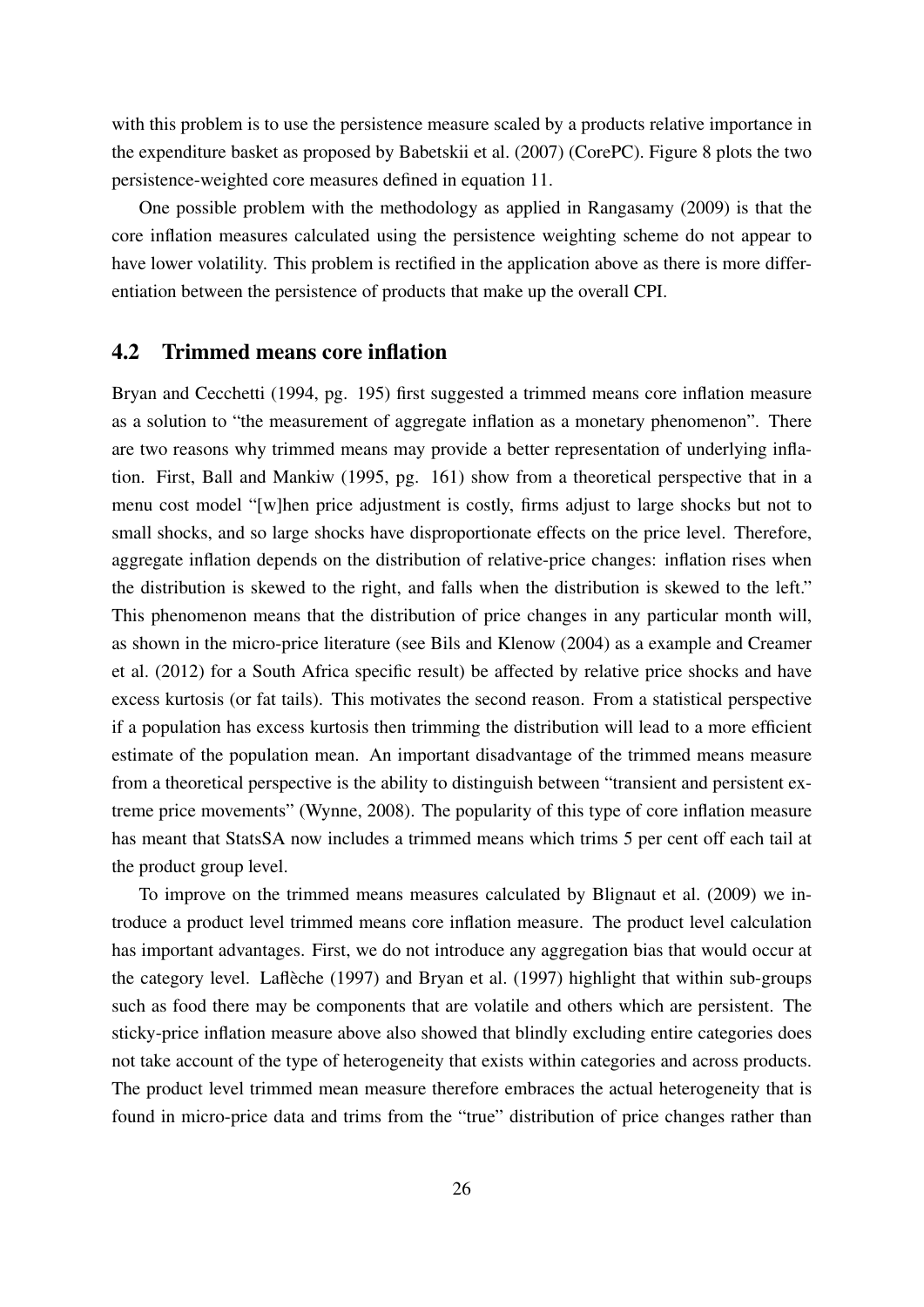an aggregated version. Second, unlike an exclusion-based measure of core inflation we do not restrict the subset of products that may experience relative price shocks (e.g. to food and energy).

The trimmed means measure is calculated as follows. The month-on-month changes in each individual product is calculated. These price changes are ranked in ascending order with their associated expenditure weights  $(\omega_{it})$ . The cross-sectional distribution of price changes is then calculated using the cumulative density function. Price changes that fall into the  $t_1\%$  of the lower tail and  $(1-t_2)$ % of the upper tail are trimmed. The trimmed means inflation rate for each month is then the weighted sum of the left over products using the associated expenditure weights normalised to 1.

This methodology differs slightly from [Blignaut et al.](#page-36-5) [\(2009\)](#page-36-5) as we use month-on-month inflation rates rather than year-on-year rates. We choose two trimmed means measures for our analysis including a symmetric trim of 15 per cent off each tail as in [Bryan and Cecchetti](#page-36-6) [\(1994\)](#page-36-6) and an asymmetric trim of 24 and 17 per cent respectively off the top and bottom of the tail as in [Blignaut et al.](#page-36-5) [\(2009\)](#page-36-5) to account for the positive skewness inherent in micro-price data. The period under review is too short to determine an optimal trim based on its fit to a trend variable such as the 36-month moving average as in [Blignaut et al.](#page-36-5) [\(2009\)](#page-36-5). Even if this was possible the desirability to do this remains questionable as these benchmark measures only provide one way to remove relative price shocks and in no way have been proven to be optimal. Our intention in this paper is to look at the value in defining a sticky-price inflation measure and therefore use common trimmed means measures in the literature as our benchmarks.

To highlight the aggregation bias, figure [7](#page-29-1) plots the kernel density estimate of month-onmonth price changes at the category level, the 44 categories provided by StatsSA, and the product level, over 300 products for September 2013. The by-category distribution has positive skewness of 0.76 while the by-product distribution is more positively skewed at 1.56. The by-product distribution also has fatter tails with kurtosis at 14.5 compared to 3.8 for the bycategory distribution.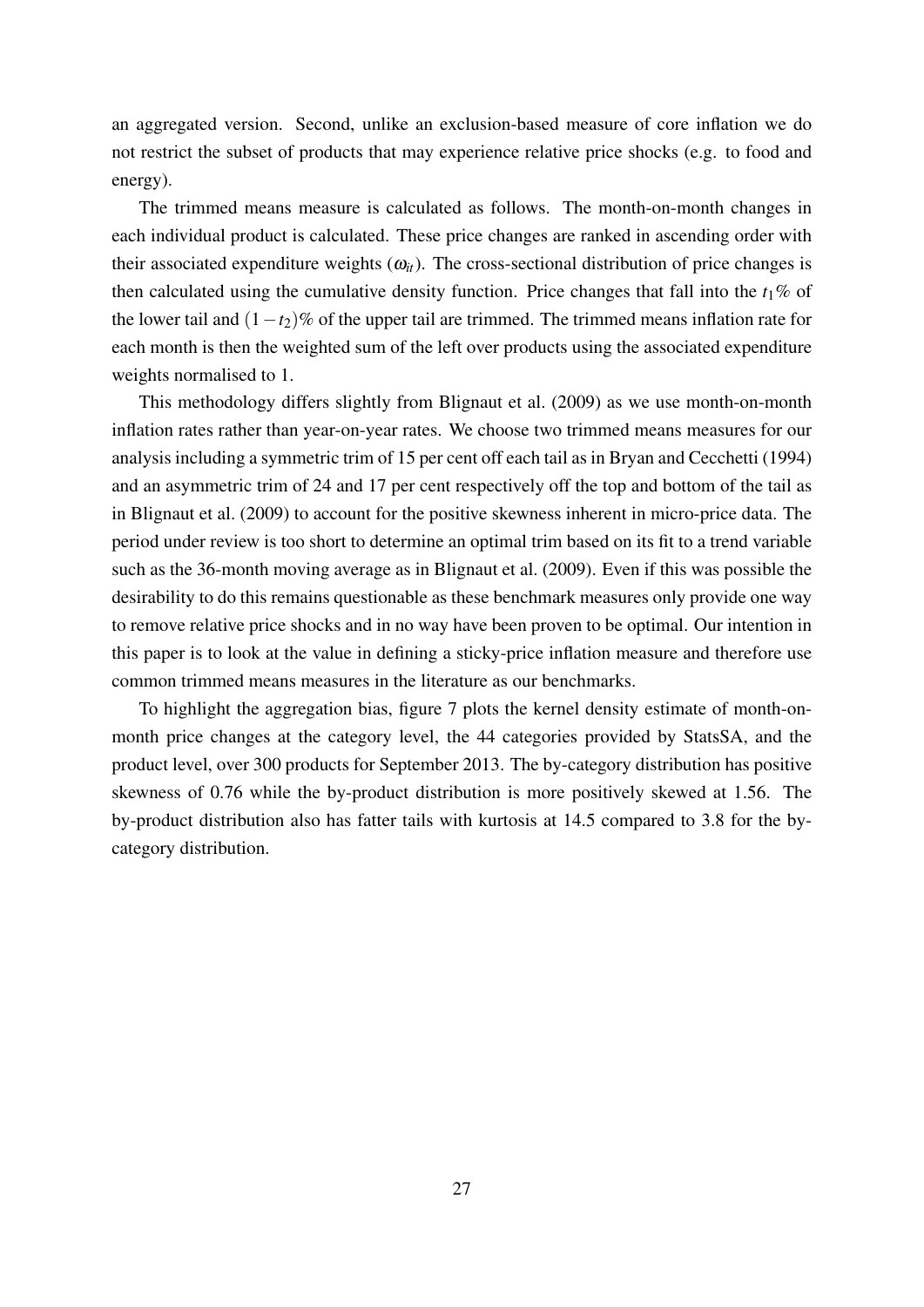

<span id="page-29-1"></span>Figure 7: Kernel density estimate of inflation rates at the product and category level

# <span id="page-29-0"></span>5 Comparative performance

In this section we compare our candidate core inflation measures against the properties of a good core measure and against each other. Due to the short sample period we only analyse in-sample performance: tracking overall inflation with no clear bias and less volatility. Figure [8](#page-31-0) plots the eight core inflation measures that we will analyse including the sticky-price inflation measures censored at the mean (27.8%), median (12.5%), and optimal (16%) frequencies of price change. These three measures are compared to the common exclusion-based measure used by central banks: goods CPI excluding food and non-alcoholic beverages, petrol and energy which accounts for 24.6 percentage points of the CPI basket. They are also compared to two versions each of the improved trimmed means and persistence-weighted measures including: a symmetric trimmed means measure with 15% of monthly price changes trimmed off each tail; an asymmetric trimmed means measure where 24% and 17% of the lower and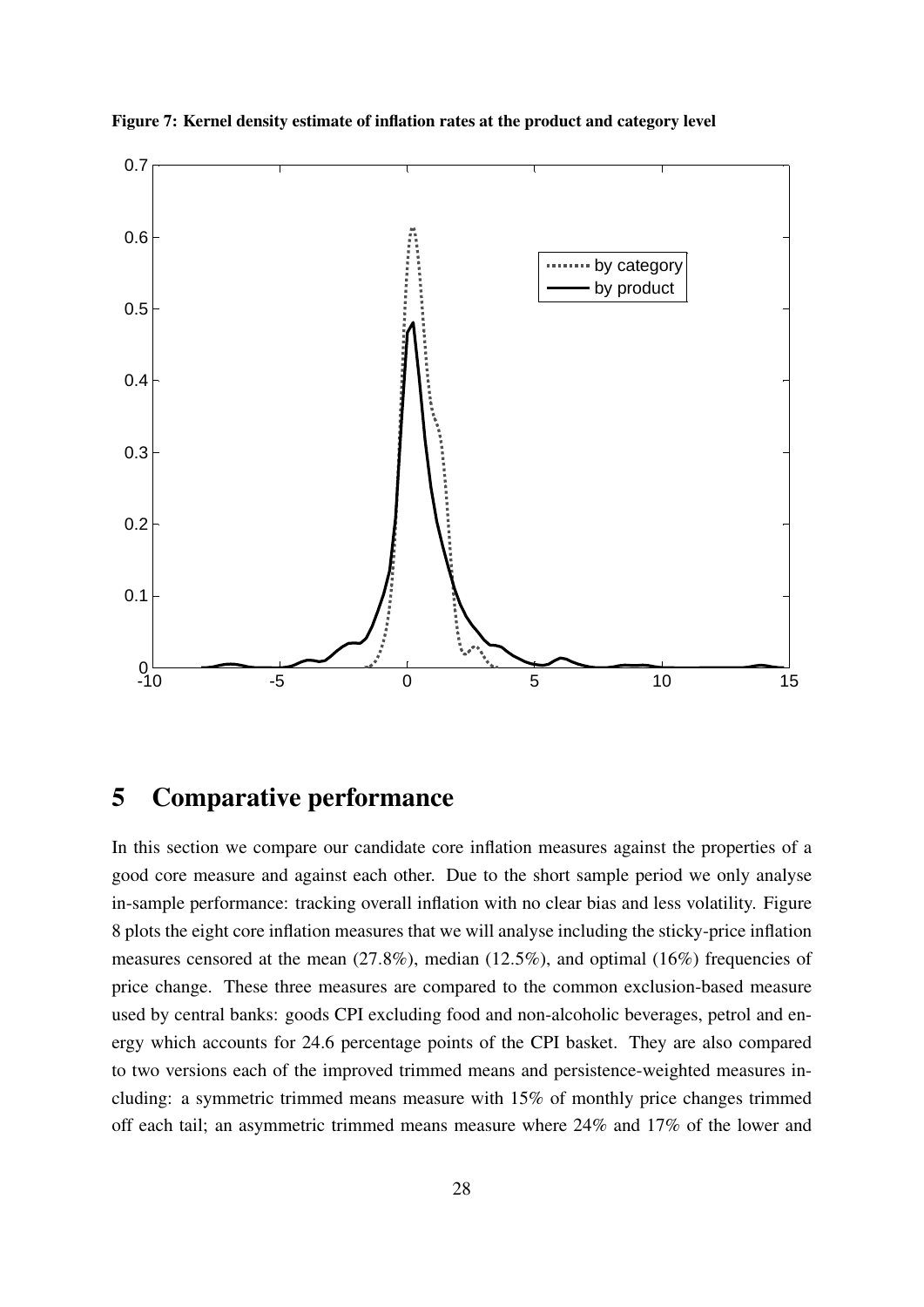upper tails are trimmed as in [Blignaut et al.](#page-36-5) [\(2009\)](#page-36-5); a persistence-weighted core inflation where persistence in the sum of the autoregressive coefficients at the product level (AR only); and a persistence-weighted core inflation measure based on the average of the persistence weights and expenditure weights in the CPI (AR and CPI).

Figure [8](#page-31-0) shows that all core inflation measures represent some underlying trend of overall goods inflation. The core inflation measures all follow a similar trajectory, falling in line with overall inflation during 2009-10 and rising henceforth. Core inflation measures range between 0.4 and 11.3 per cent compared to overall goods inflation which ranges between 1.5 and 8.7 per cent.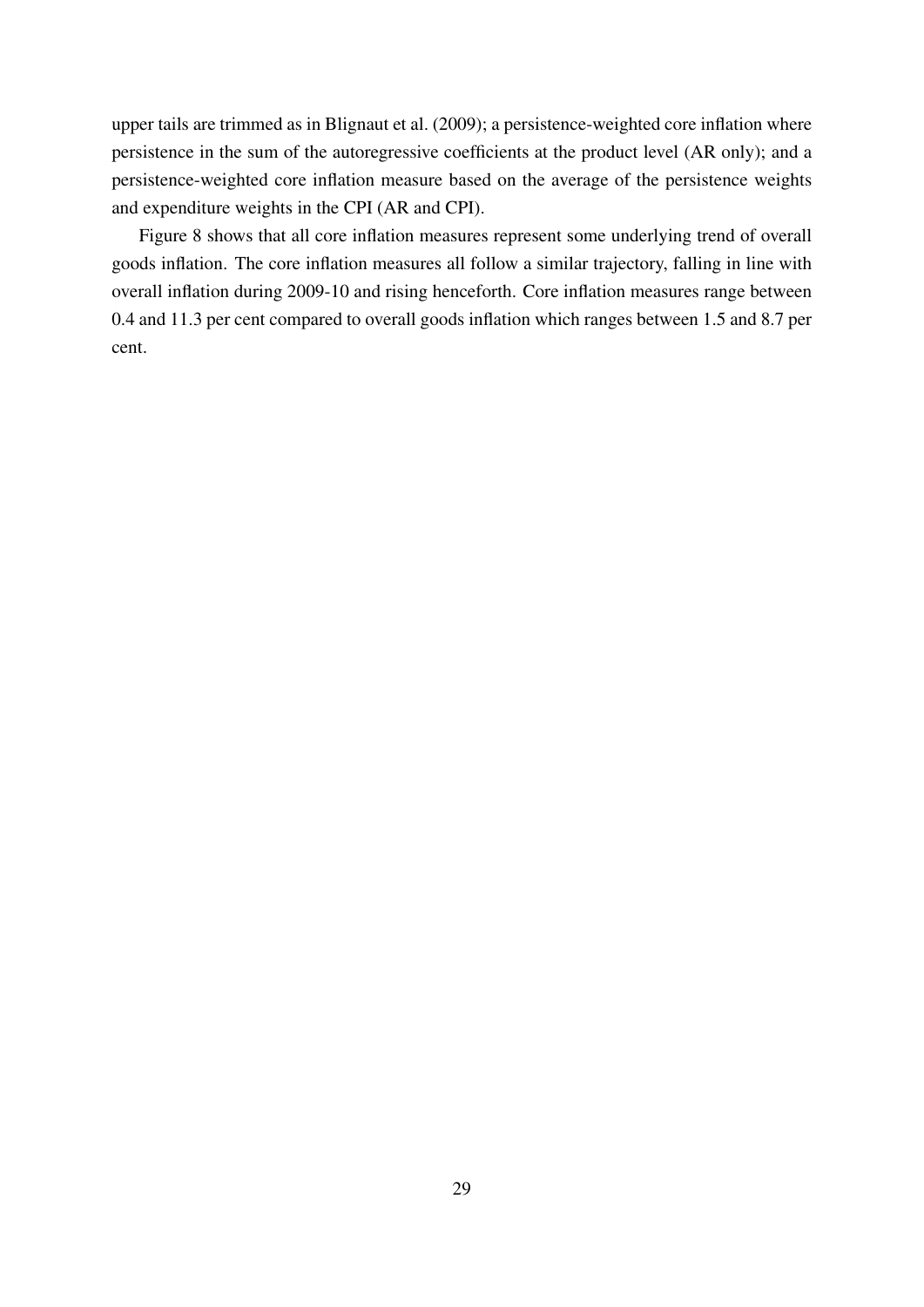<span id="page-31-0"></span>Figure 8: Core inflation measures

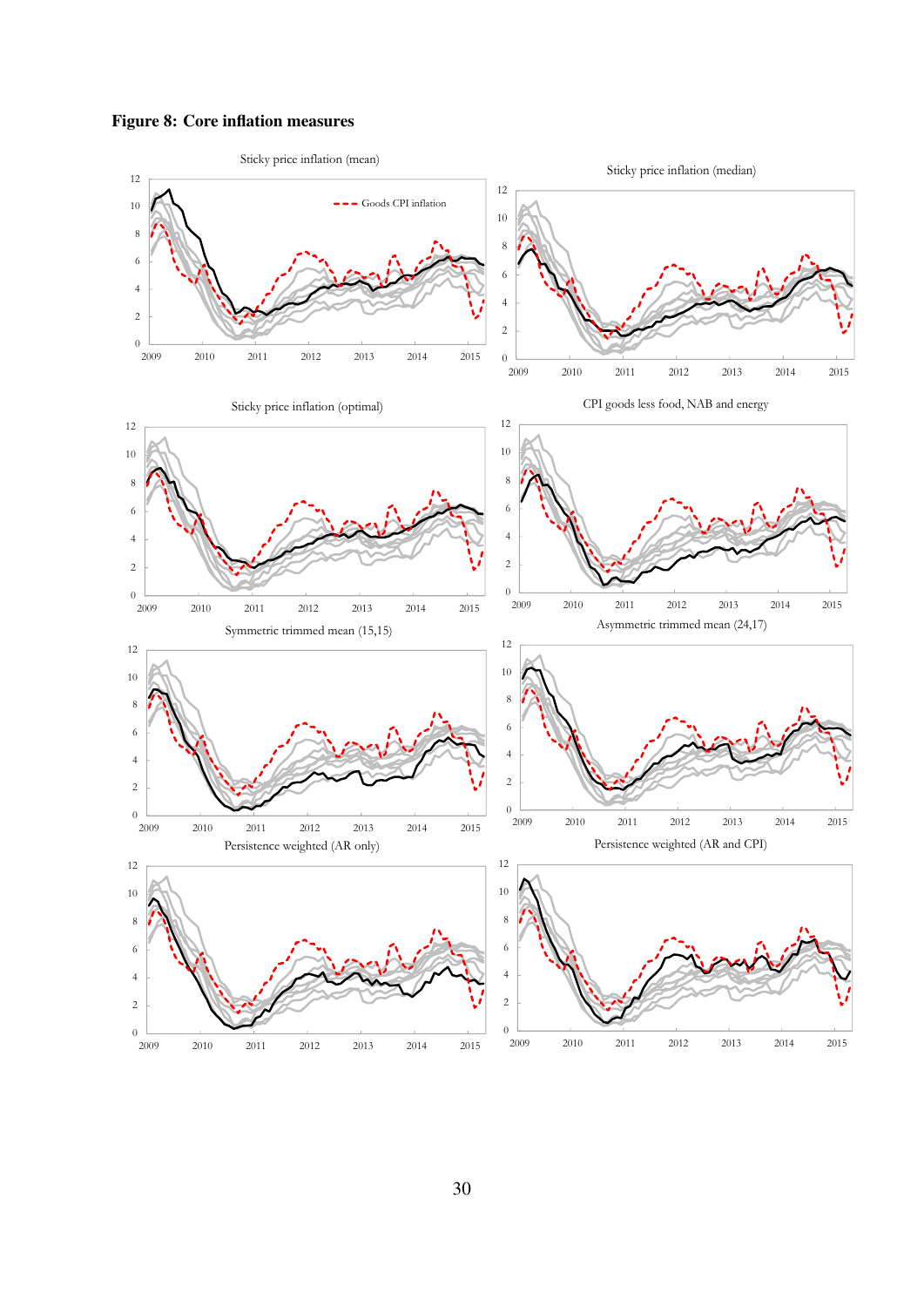#### <span id="page-32-0"></span>5.1 In-sample performance

For core inflation to be an unbiased predictor of overall inflation it needs to have the same mean in the long-run. In table [3,](#page-33-0) we compare the mean of month-on-month annualised core inflation measures to overall goods inflation. A t-test allowing for unequal variances is used to compare whether the means are statistically different from overall goods inflation. Goods inflation from 2008M02 to 2015M05 has a mean of 5.39 per cent. All core inflation measures have a lower mean value with a minimum value of 3.83 per cent for the symmetric trimmed means measure. Based on the t-test, the exclusion-based goods measure, CPI goods excluding food, non-alcoholic beverages (NAB) and energy prices, the symmetric trimmed means inflation measure and the persistence-weighted inflation measure based on persistence only (AR only) have statistically different means from overall goods inflation.

Another measure of unbiasedness is the mean error. A value close to zero indicates no clear upward (−) or downward (+) bias. The last column in table [3](#page-33-0) shows the mean error for each core inflation measure. The core inflation measure with the lowest mean error is stickyprice inflation (mean) at 0.02 per cent indicating no clear bias during the sample period. The next lowest mean error is attributed to the sticky-price inflation at the optimal threshold with a value of 0.31 per cent. The worst mean error is the symmetric trim mean measure which has a positive bias of 1.69 per cent meaning that on average the core inflation measure is 1.69 percentage points below overall goods inflation.

Testing unbiasedness at the mean is appropriate if the underlying distribution of price changes is normally distributed. This assumption is, however, not necessarily true for inflation which often is positively skewed and has excess kurtosis given the importance of relative price shocks. This property exists at the micro-price level and is likely to exist over time as well. Therefore for core inflation to be unbiased it should also have equal medians. To test this we use the Kruskal-Wallis test for equal medians. Table [3](#page-33-0) shows the median for overall goods inflation is 5.33 per cent. As was the case with the mean, all core inflation measures also have a lower median value. Based on the test, the three core inflation measures which were found to have unequal means from overall goods inflation also have unequal medians. However, now sticky-price inflation at the median threshold also has a statistically different median from goods inflation.

A significant barrier to determining which core inflation measure is best is the lack of outof-sample forecastability of headline inflation. The current sample size does not allow an adequate assessment of how well core inflation forecasts future headline inflation over the policy horizon. Two facets of this criteria which have been inappropriately implemented in the literature, however, need to be assessed. First, much of the work done up to now to determine the ability of core inflation to forecast headline inflation has focused on point forecasts using root means squared errors (see for example [Bryan and Cecchetti,](#page-36-6) [1994;](#page-36-6) [Clark,](#page-36-7) [2001;](#page-36-7) [Detmeister,](#page-37-9)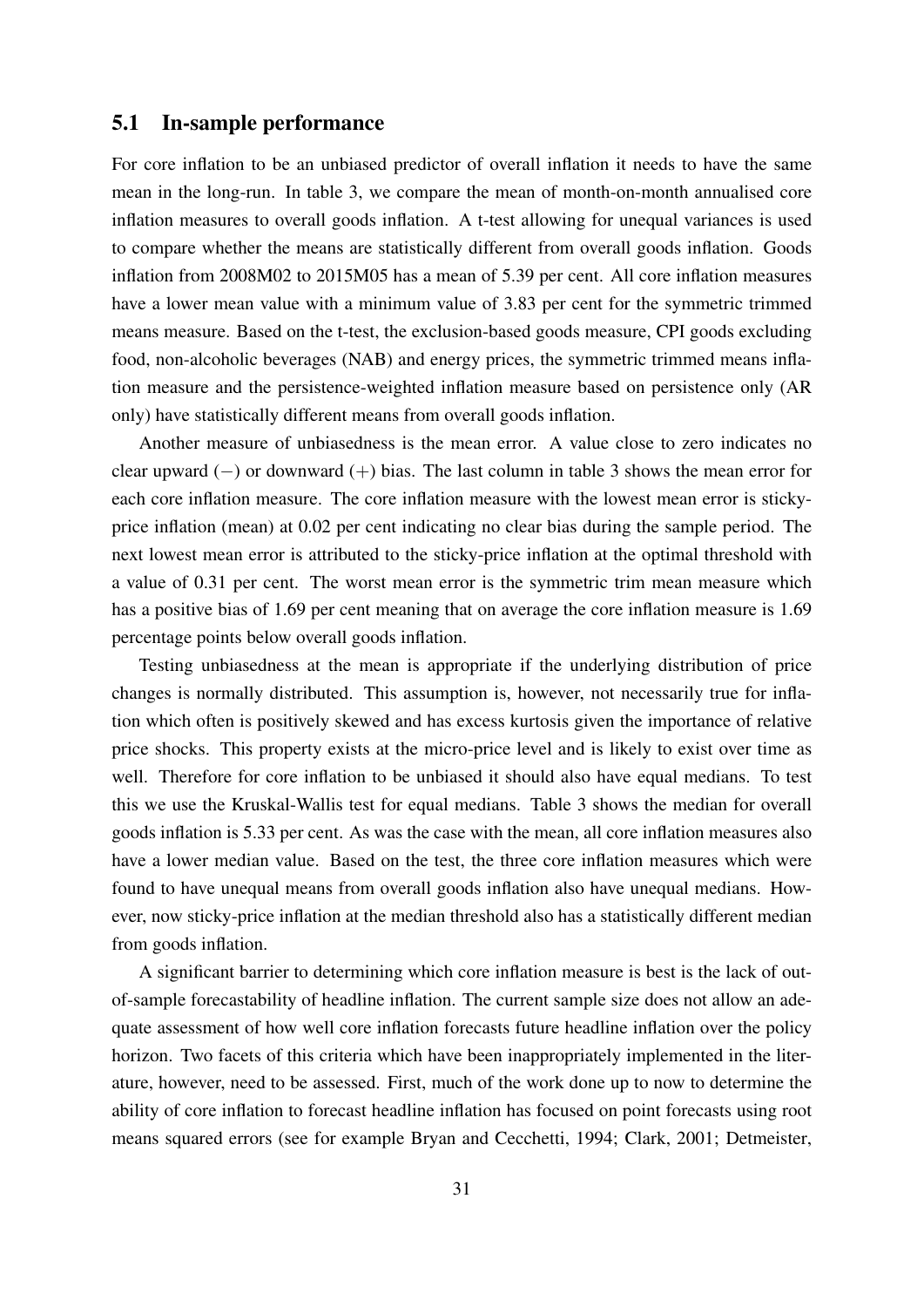|                                                                                                             |      | of means |      | of medians | Mean Test for equality Median Test for equality Standard deviation Test for equality Mean Error | of variances |                |
|-------------------------------------------------------------------------------------------------------------|------|----------|------|------------|-------------------------------------------------------------------------------------------------|--------------|----------------|
|                                                                                                             |      |          |      |            |                                                                                                 |              |                |
| Goods inflation                                                                                             | 5.39 |          | 5.33 |            | 5.36                                                                                            |              |                |
| Sticky price inflation (mean)                                                                               | 5.39 | $-0.01$  | 4.90 | 0.17       | 3.37                                                                                            | $2.5***$     | 0.02           |
| Sticky price inflation (median)                                                                             | 4.38 |          | 4.24 | $3.93**$   | 2.50                                                                                            | $4.6***$     | 0.82           |
| Sticky price inflation (optimal)                                                                            | 5.00 |          | 4.65 | 0.95       | 2.61                                                                                            | $4.2***$     | 0.31           |
| CPI goods less food, NAB and energy                                                                         | 3.84 | $2.3**$  | 3.54 | 7.15***    | 2.97                                                                                            | $3.3***$     | 1.36           |
| Symmetric trimmed mean (15,15)                                                                              | 3.83 | $2.3**$  | 3.71 | 8.05***    | 3.34                                                                                            | $2.6***$     |                |
| Asymmetric trimmed mean (24,17)                                                                             | 5.11 |          | 4.86 | 0.42       |                                                                                                 | $2.6***$     | $0.37$<br>1.61 |
| Persistence weighted (AR only)                                                                              | 4.01 | $2.0**$  | 3.62 | $6.63***$  | 3.20                                                                                            | $2.8***$     |                |
| Persistence weighted (AR and CPI)                                                                           | 5.04 |          | 4.43 | 0.75       | 4.14                                                                                            | $1.7***$     | 0.61           |
| *** represents a 1% level of significance, ** a 5% level of significance, and * a 10% level of significance |      |          |      |            |                                                                                                 |              |                |

<span id="page-33-0"></span>Table 3: Mean, median and volatility Table 3: Mean, median and volatility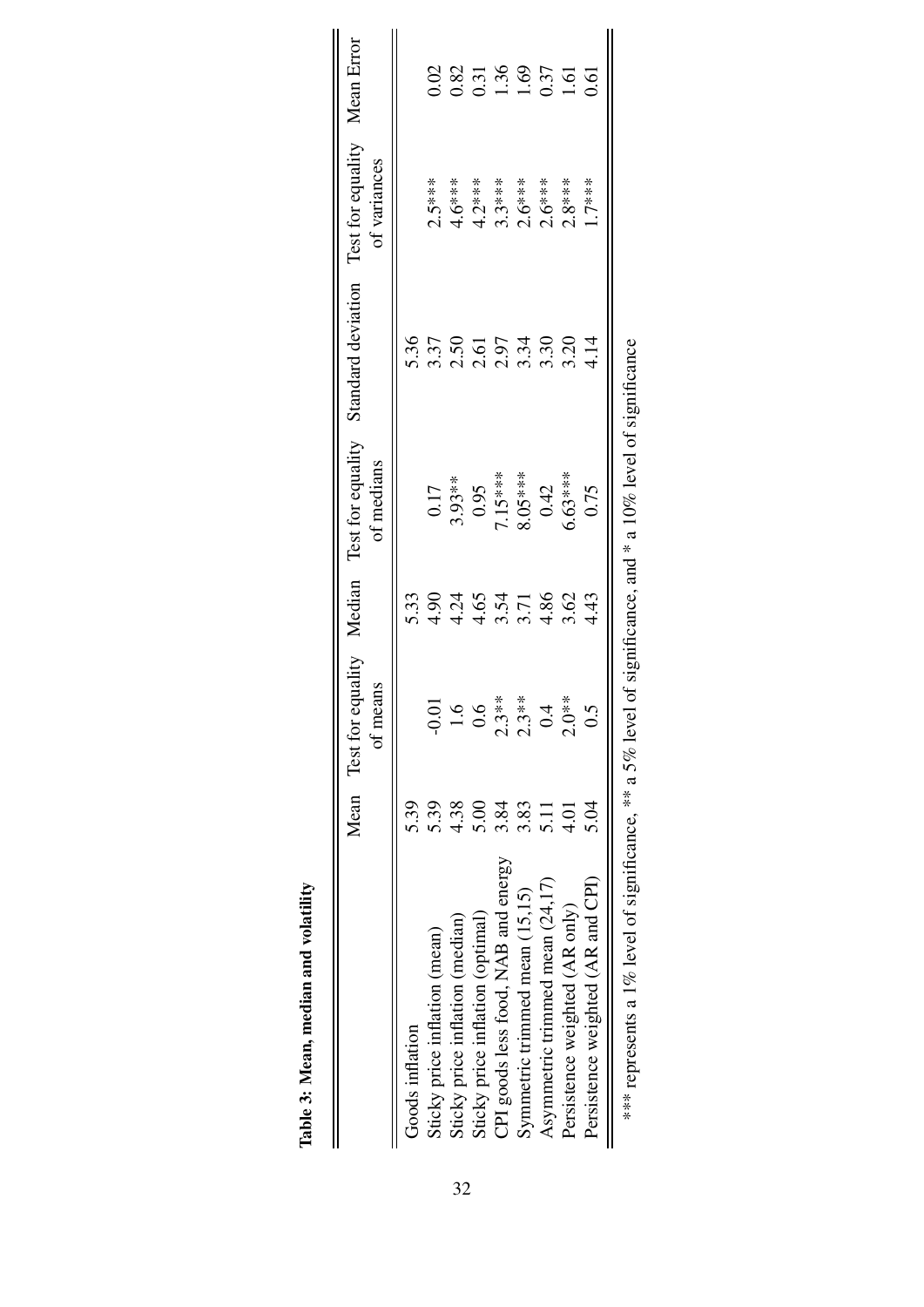[2012;](#page-37-9) and [Du Plessis et al.,](#page-37-10) [2015\)](#page-37-10). Point forecasts provide little information on core inflation's actual forecast ability since it is too narrow. Instead this criteria should be based on the ability to forecast the centre of the distribution of headline inflation. One possible way to implement this would be to look at the predictive likelihood, which takes account of the entire predictive density function, over the policy horizon. Predictive likelihoods have the added advantage of providing model selection criteria among many different models and weights for model averaging exercises [\(Warne et al.,](#page-38-16) [2013\)](#page-38-16). Another option is to find the best forecast of the median of headline inflation over the period 18 to 30 months ahead. Since the distribution of headline inflation is likely to be skewed with excess kurtosis, due to relative price shocks, the median provides a better representation of the distribution. Acknowledging this possibility table [3](#page-33-0) looks at both the mean and median as a test of unbiasedness.

# <span id="page-34-0"></span>6 Caveats and future work

There are two important caveats to this paper both which require future work. First, the microprice data set provided only cover about eight years of data partly due to an important structural break in the CPI methodology. As a result determining whether or not sticky-price inflation provides any substantial benefit, beyond the theoretical argued here, above the current subset of core inflation measures remains unanswered. Future work entails combining the micro-price data set studied in [Creamer and Rankin](#page-37-1) [\(2008\)](#page-37-1) and [Creamer et al.](#page-37-0) [\(2012\)](#page-37-0) with this dataset. This would involve linking the previous International Trade Classification (ITC) methodology to the new Classification of Individual Consumption by Purpose (COICOP) methodology to classify household expenditure.

Second, the dataset provided by StatsSA only included goods products and no services. This limited the coverage of our study to only 50% of the overall consumer basket. One possible problem that may arise in the services sector is the process by which certain items are surveyed by StatsSA introducing technical frequency changes that may or may not be appropriate. For example, StatsSA provides a table (Table F - Survey schedule for non-monthly surveys) in its monthly CPI release which indicates which goods and services are surveyed on a quarterly (gymnasium fees, funeral expenses, domestic workers' wages, private-sector hospitals, and taxi fares for example), biannual (including medical aid, television licences, electricians, plumbers, and municipal charges for utilities), annual (private-sector doctors and dentists, rugby tickets, school and university tuition fees, university boarding fees, and stamps for example), and an ad hoc basis (local bus fares). These are surveyed in this way partly because StatsSA knows the prices are unlikely to change between surveys. StatsSA does state in the CPI publication that "[a]dditional surveys are conducted for these items when Stats SA is aware of significant price changes outside regular survey months".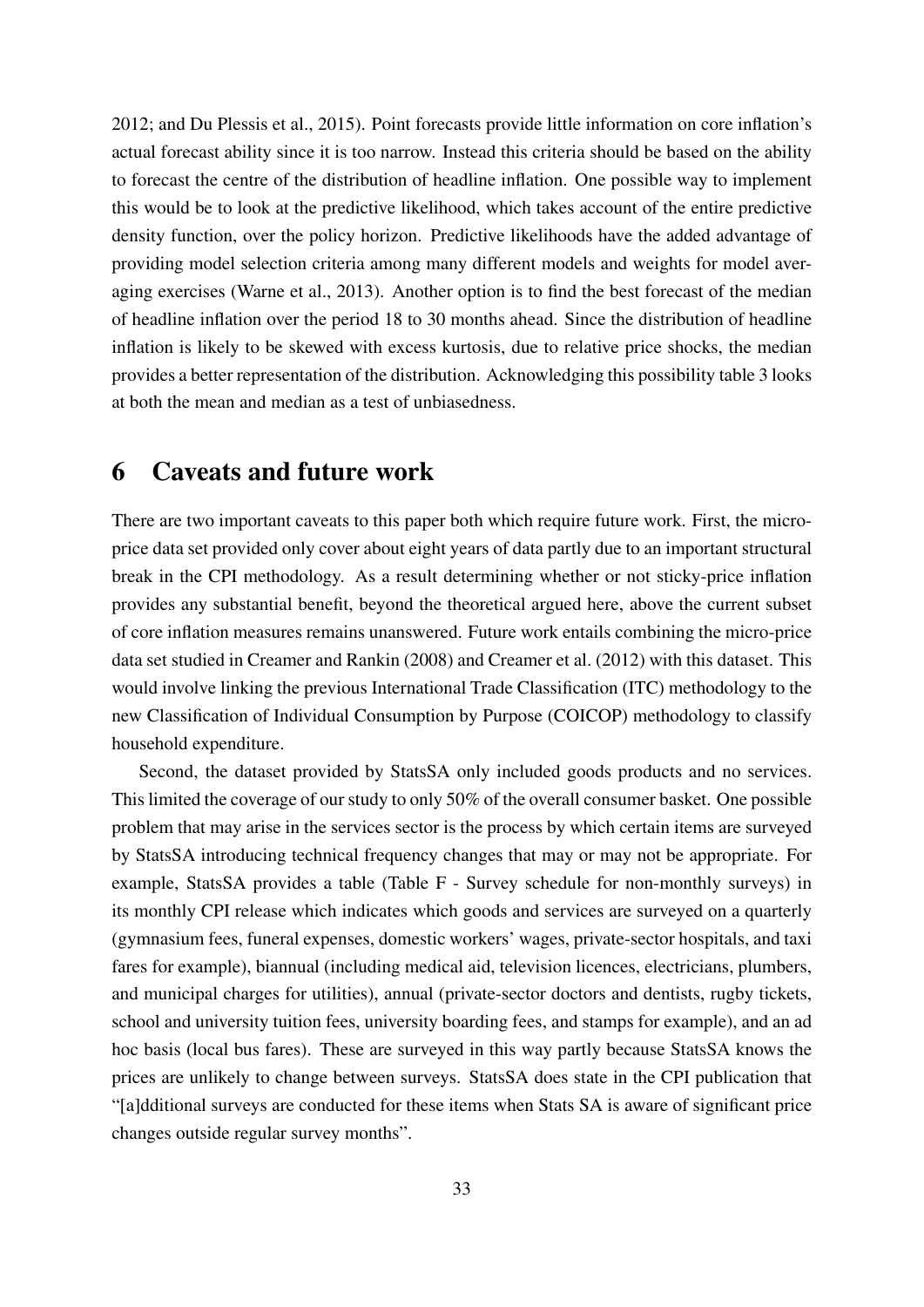Only once a sticky-price inflation measure can be calculated over a long enough sample and the entire coverage of the consumer basket can we answer the question of whether this theoretically founded measure provides a superior performance to the existing core inflation measures.

# <span id="page-35-0"></span>7 Conclusion

Using the micro-price data for consumer goods in South Africa from 2008 to 2015 we have decomposed goods inflation into its sticky- and flexible price components. Flexible-price inflation is more volatile than overall goods inflation and sticky-price goods inflation, and accounts for the majority of the volatility in overall goods inflation. Sticky-price inflation is more persistent and less volatile than overall goods inflation and the flexible-price inflation measure.

This paper has shown that it is possible to construct a theoretically coherent definition of core inflation based on the concept of price flexibility using micro-price data. We have also improved two existing measures in the literature including trimmed means and persistenceweighted inflation by calculating these at the product level. In-sample tests show that all core inflation measures have lower volatility than overall goods inflation but not all have equal means. CPI goods less food, non-alcoholic beverage and energy, the symmetric trimmed mean measure and persistence-weighted (AR only) have statistically different means from overall goods inflation. All measures except Sticky-price inflation (mean) also have a downward bias compared to goods inflation.

Future work should focus on extending the sample period and including services products to fully explore the value of sticky-price inflation as a "good" core inflation measure.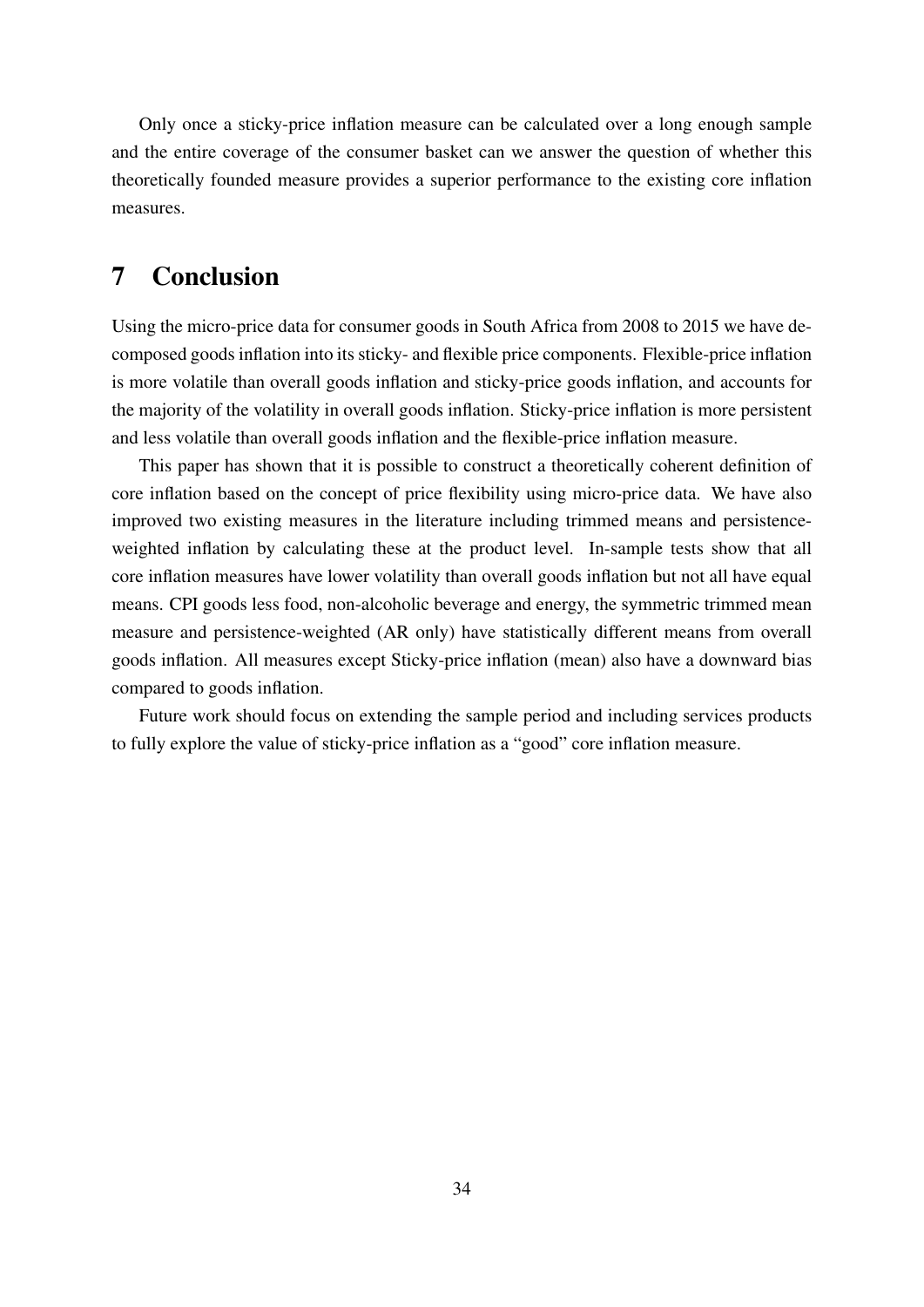### References

- Anand, R. and E. S. Prasad (2010). Optimal price indices for targeting inflation under incomplete markets. *NBER Working Paper Series*, 16290.
- <span id="page-36-2"></span>Aoki, K. (2001). Optimal monetary policy responses to relative-price changes. *Journal of Monetary Economics 48*(1), 55–80.
- <span id="page-36-13"></span>Aron, J. and J. Muellbauer (2004). Construction of cpix data for forecasting and modelling in south africa. *South African Journal of Economics 72*(5), 884–912.
- <span id="page-36-15"></span>Babetskii, I., F. Coricelli, and R. Horváth (2007). *Measuring and explaining inflation persistence: disaggregate evidence on the Czech Republic*. Czech National Bank.
- <span id="page-36-16"></span>Ball, L. and N. G. Mankiw (1995). Relative-price changes as aggregate supply shocks. *The Quarterly Journal of Economics*, 161–193.
- <span id="page-36-10"></span>Bernanke, B. (2001). *Inflation targeting: lessons from the international experience*. Princeton University Press.
- <span id="page-36-0"></span>Bils, M. and P. J. Klenow (2004). Some evidence on the importance of sticky prices. *Journal of political economy 112*(5), 947–985.
- <span id="page-36-5"></span>Blignaut, Z., G. Farrell, V. Munyama, and L. Rangasamy (2009). A note on the trimmed mean measure of core inflation in south africa. *South African Journal of Economics 77*(4), 538– 552.
- <span id="page-36-3"></span>Bodenstein, M., C. J. Erceg, and L. Guerrieri (2008). Optimal monetary policy with distinct core and headline inflation rates. *Journal of Monetary Economics 55*, S18–S33.
- <span id="page-36-4"></span>Bryan, M. F. and S. Cecchetti (1993). The consumer price index as a measure of inflation. *Economic Review* (Q IV), 15–24.
- <span id="page-36-6"></span>Bryan, M. F. and S. G. Cecchetti (1994). Measuring core inflation. In *Monetary Policy*, pp. 195–219. The University of Chicago Press.
- <span id="page-36-17"></span>Bryan, M. F., S. G. Cecchetti, I. Wiggins, and L. Rodney (1997). Efficient inflation estimation. *NBER Working Paper* (w6183).
- <span id="page-36-8"></span>Bryan, M. F., B. Meyer, et al. (2010). Are some prices in the cpi more forward looking than others? we think so. *Economic Commentary 5*(2010), 2010–2.
- <span id="page-36-14"></span>Bullard, J. et al. (2011). Measuring inflation: the core is rotten. *Federal Reserve Bank of St. Louis Review 93*(4), 223–233.
- <span id="page-36-12"></span>Calvo, G. A. (1983). Staggered prices in a utility-maximizing framework. *Journal of monetary Economics 12*(3), 383–398.
- <span id="page-36-11"></span>Cecchetti, S. G. and M. A. Wynne (2003). Inflation measurement and the ecb's pursuit of price stability: a first assessment. *Economic Policy 18*(37), 395–434.
- <span id="page-36-9"></span>Clarida, R., J. Gali, and M. Gertler (1999). The science of monetary policy: A new keynesian perspective. *Journal of Economic Literature 37*, 1661–1707.
- <span id="page-36-1"></span>Clarida, R., J. Galı, and M. Gertler (2002). A simple framework for international monetary policy analysis. *Journal of monetary economics 49*(5), 879–904.
- <span id="page-36-7"></span>Clark, T. E. (2001). Comparing measures of core inflation. *Economic Review-Federal Reserve Bank of Kansas City 86*(2), 5.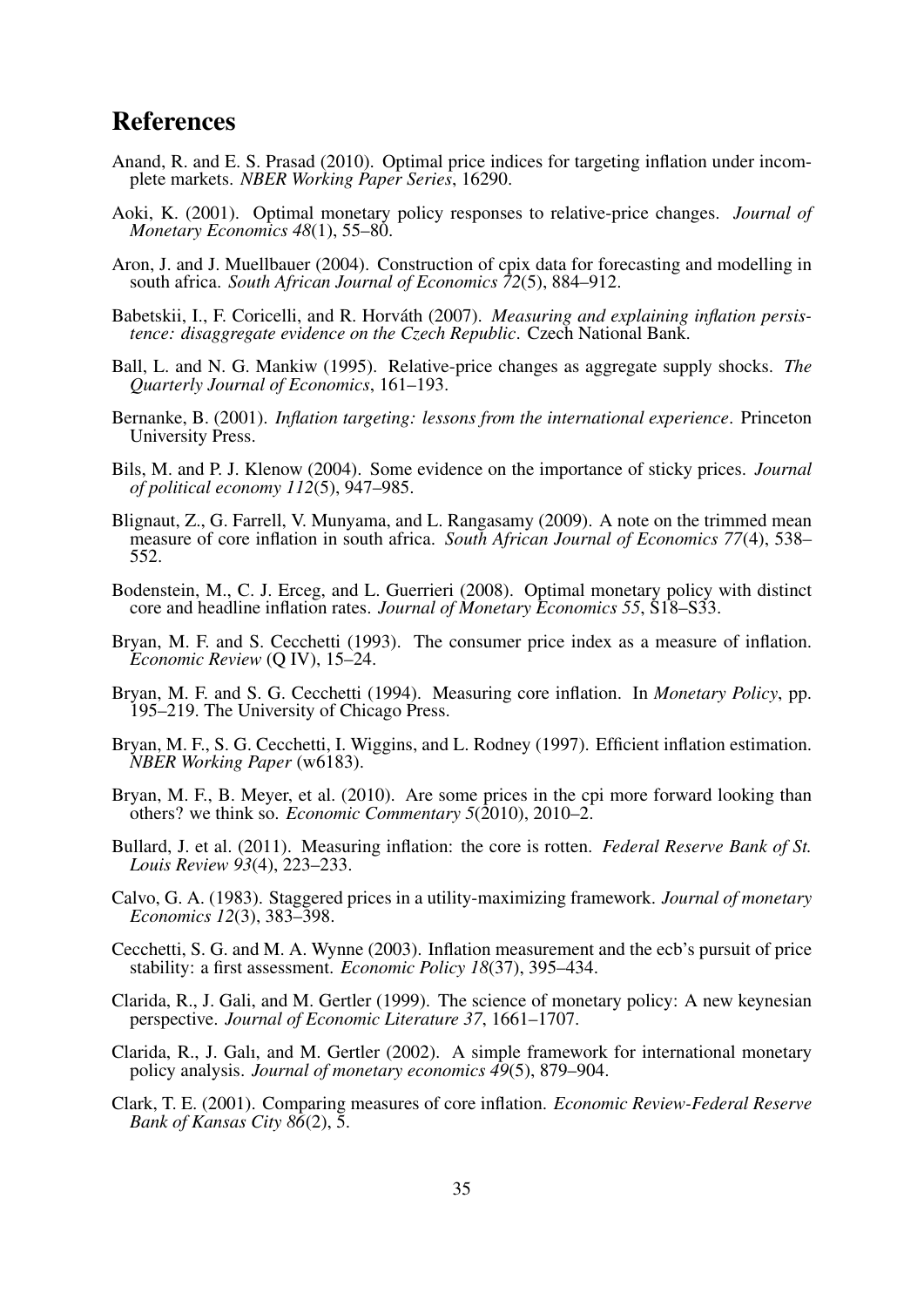- <span id="page-37-6"></span>Cogley, T. (2002). A simple adaptive measure of core inflation. *Journal of money, credit and banking*, 94–113.
- <span id="page-37-0"></span>Creamer, K., G. Farrell, and N. Rankin (2012). What price-level data can tell us about pricing conduct in south africa. *South African Journal of Economics 80*(4), 490–509.
- <span id="page-37-1"></span>Creamer, K. and N. A. Rankin (2008). Price setting in south africa 2001-2007-stylised facts using consumer price micro data.
- <span id="page-37-7"></span>Cristadoro, R., M. Forni, L. Reichlin, and G. Veronese (2005). A core inflation indicator for the euro area. *Journal of Money, Credit and Banking*, 539–560.
- <span id="page-37-11"></span>Cutler, J. (2001). Core inflation in the uk. Technical report, External MPC Unit Discussion Paper.
- <span id="page-37-9"></span>Detmeister, A. K. (2012). What should core inflation exclude?
- <span id="page-37-18"></span>Dhyne, E., L. J. Alvarez, H. Le Bihan, G. Veronese, D. Dias, J. Hoffmann, N. Jonker, P. Lünnemann, F. Rumler, and J. Vilmunen (2006). Price changes in the euro area and the united states: Some facts from individual consumer price data. *The Journal of Economic Perspectives 20*(2), 171–192.
- <span id="page-37-3"></span>Du Plessis, S. (2014). Targeting core inflation in emerging market economies. In *Fourteen years of inflation targeting in South Africa and the challenge of a changing mandate*, pp. 53–68. South African Reserve Bank Conference Series.
- <span id="page-37-10"></span>Du Plessis, S., G. Rand, and K. Kotzé (2015). Measuring core inflation in south africa. *South African Journal of Economics 83*(4), 527–548.
- <span id="page-37-5"></span>Eckstein, O. (1981). *Core inflation*. Prentice Hall.
- <span id="page-37-4"></span>Friedman, M., M. Friedman, and M. Friedman (1963). *Inflation: causes and consequences*. Asia Publishing House.
- <span id="page-37-17"></span>Golosov, M. and R. E. Lucas Jr (2007). Menu costs and phillips curves. *Journal of Political Economy 115*(2).
- <span id="page-37-2"></span>Goodfriend, M. (2007). How the world achieved consensus on monetary policy. *The Journal of Economic Perspectives 21*(4), 47.
- <span id="page-37-13"></span>Goodfriend, M. and R. King (1997). The new neoclassical synthesis and the role of monetary policy. In *NBER Macroeconomics Annual 1997, Volume 12*, pp. 231–296. MIT Press.
- <span id="page-37-15"></span>Kahn, B. (2009). Challenges of inflation targeting for emerging-market economies: The south african case. *Challenges for Monetary Policy-makers in Emerging Markets*, 123.
- <span id="page-37-16"></span>Karadi, P. and A. Reiff (2012). Large shocks in menu cost models. Technical report, European Central Bank.
- <span id="page-37-20"></span>Laflèche, T. (1997). Mesures du taux d'inflation tendanciel. Technical report, Bank of Canada.
- <span id="page-37-19"></span>Mankikar, A. and J. Paisley (2004). Core inflation: a critical guide. *Bank of England. Quarterly Bulletin 44*(4), 466.
- <span id="page-37-12"></span>Millard, S. and T. O'Grady (2012). What do sticky and flexible prices tell us?
- <span id="page-37-14"></span>Mishkin, F. S. (2007). *Monetary policy strategy*.

<span id="page-37-8"></span>Quah, D. and S. P. Vahey (1995). Measuring core inflation. *The Economic Journal*, 1130–1144.